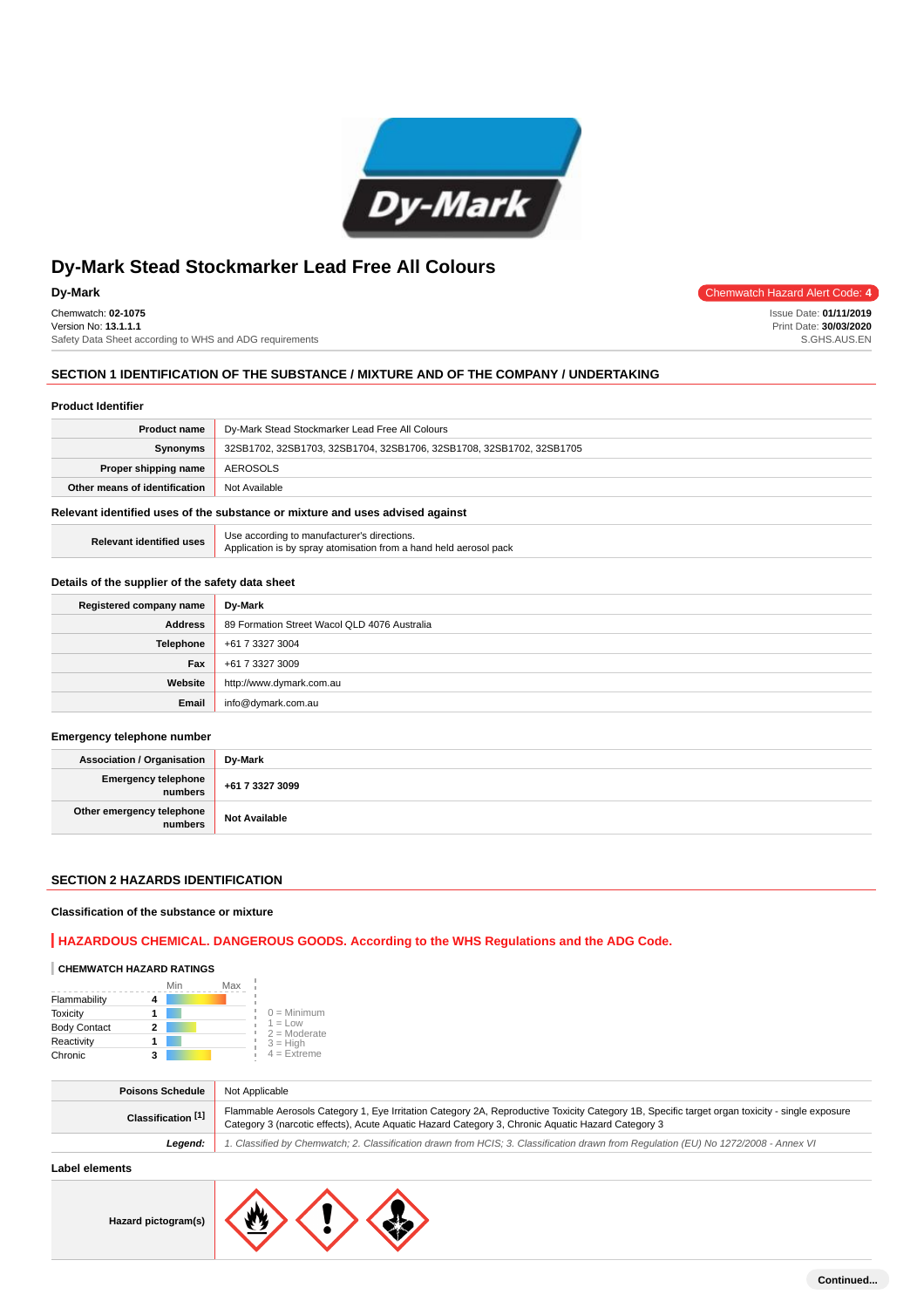| <b>DANGER</b>                                      |
|----------------------------------------------------|
|                                                    |
| Extremely flammable aerosol.                       |
| Causes serious eye irritation.                     |
| May damage fertility or the unborn child.          |
| May cause drowsiness or dizziness.                 |
| Harmful to aquatic life with long lasting effects. |
| Risk of explosion if heated under confinement.     |
|                                                    |

## **Precautionary statement(s) Prevention**

T)

| P201             | Obtain special instructions before use.                                    |
|------------------|----------------------------------------------------------------------------|
| P210             | Keep away from heat/sparks/open flames/hot surfaces. - No smoking.         |
| P <sub>211</sub> | Do not spray on an open flame or other ignition source.                    |
| P <sub>251</sub> | Pressurized container: Do not pierce or burn, even after use.              |
| P <sub>271</sub> | Use only outdoors or in a well-ventilated area.                            |
| P281             | Use personal protective equipment as required.                             |
| P <sub>261</sub> | Avoid breathing mist/vapours/spray.                                        |
| P273             | Avoid release to the environment.                                          |
| P280             | Wear protective gloves/protective clothing/eye protection/face protection. |

## **Precautionary statement(s) Response**

| P308+P313      | IF exposed or concerned: Get medical advice/attention.                                                                           |
|----------------|----------------------------------------------------------------------------------------------------------------------------------|
| P305+P351+P338 | IF IN EYES: Rinse cautiously with water for several minutes. Remove contact lenses, if present and easy to do. Continue rinsing. |
| P312           | Call a POISON CENTER or doctor/physician if you feel unwell.                                                                     |
| P337+P313      | If eye irritation persists: Get medical advice/attention.                                                                        |
| P304+P340      | IF INHALED: Remove victim to fresh air and keep at rest in a position comfortable for breathing.                                 |

## **Precautionary statement(s) Storage**

| P405      | Store locked up.                                                             |
|-----------|------------------------------------------------------------------------------|
| P410+P412 | Protect from sunlight. Do not expose to temperatures exceeding 50 °C/122 °F. |
| P403+P233 | Store in a well-ventilated place. Keep container tightly closed.             |

#### **Precautionary statement(s) Disposal**

**P501** Dispose of contents/container to authorised hazardous or special waste collection point in accordance with any local regulation.

## **SECTION 3 COMPOSITION / INFORMATION ON INGREDIENTS**

## **Substances**

See section below for composition of Mixtures

## **Mixtures**

| <b>CAS No</b> | %[weight] | Name                                             |
|---------------|-----------|--------------------------------------------------|
| 64-17-5       | $20 - 40$ | ethanol                                          |
| 67-64-1       | 10-30     | acetone                                          |
| Not Available | $1 - 10$  | resin, determined not to be hazardous            |
| 107-98-2      | $<$ 1     | propylene glycol monomethyl ether - alpha isomer |
| 84-74-2       | <1        | dibutyl phthalate                                |
| 115-10-6      | $30 - 60$ | dimethyl ether                                   |

# **SECTION 4 FIRST AID MEASURES**

## **Description of first aid measures**

| <b>Eye Contact</b>  | If aerosols come in contact with the eyes:<br>Inmediately hold the eyelids apart and flush the eye continuously for at least 15 minutes with fresh running water. |
|---------------------|-------------------------------------------------------------------------------------------------------------------------------------------------------------------|
|                     | Ensure complete irrigation of the eye by keeping eyelids apart and away from eye and moving the eyelids by occasionally lifting the upper<br>and lower lids.      |
|                     | Transport to hospital or doctor without delay.                                                                                                                    |
|                     | ► Removal of contact lenses after an eye injury should only be undertaken by skilled personnel.                                                                   |
| <b>Skin Contact</b> | If solids or aerosol mists are deposited upon the skin:                                                                                                           |
|                     | Flush skin and hair with running water (and soap if available).                                                                                                   |
|                     | Remove any adhering solids with industrial skin cleansing cream.                                                                                                  |
|                     | DO NOT use solvents.                                                                                                                                              |
|                     | ▶ Seek medical attention in the event of irritation.                                                                                                              |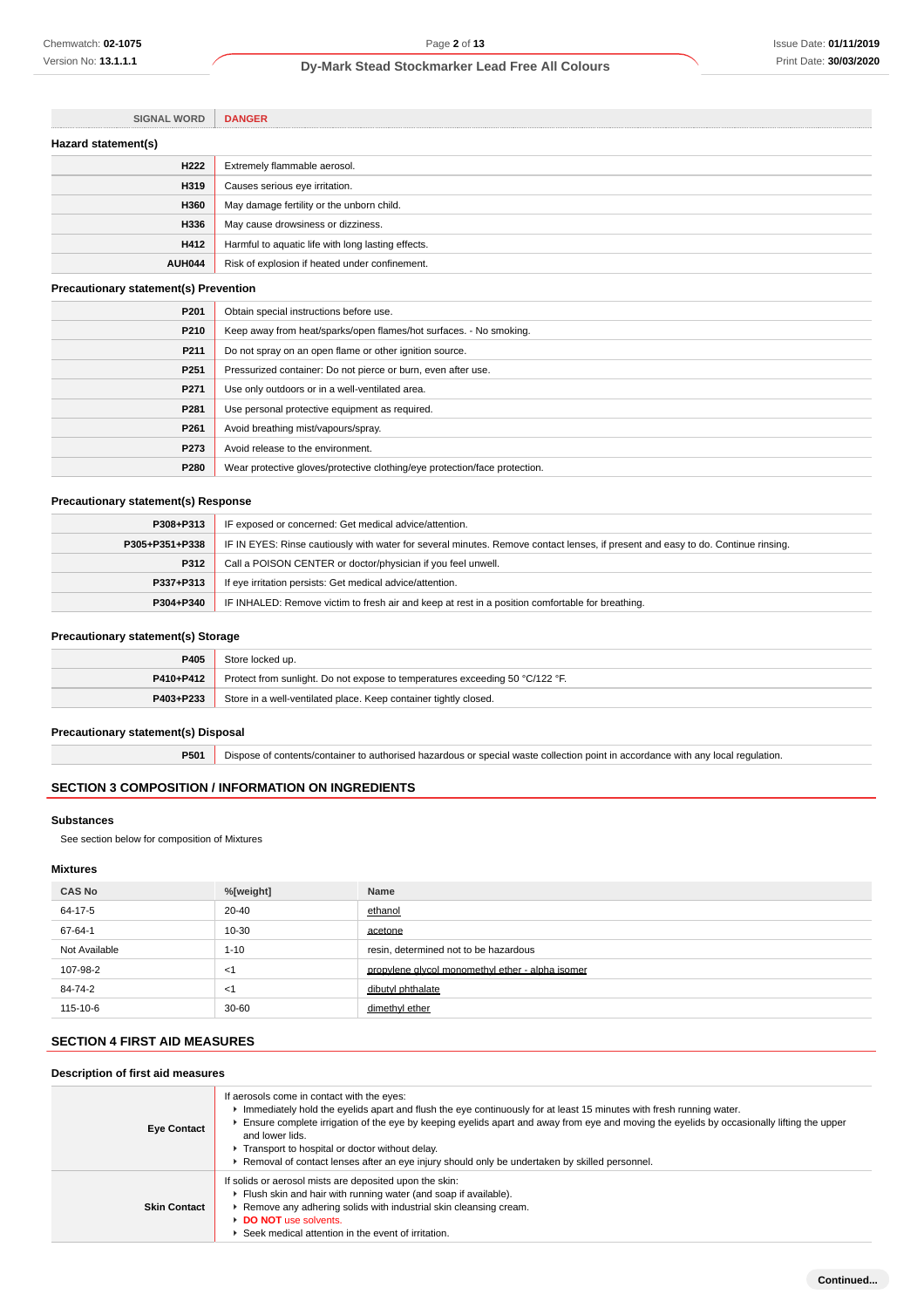#### **Dy-Mark Stead Stockmarker Lead Free All Colours**

| Inhalation | If aerosols, fumes or combustion products are inhaled:<br>$\blacktriangleright$ Remove to fresh air.<br>Lay patient down. Keep warm and rested.<br>▶ Prostheses such as false teeth, which may block airway, should be removed, where possible, prior to initiating first aid procedures.<br>If breathing is shallow or has stopped, ensure clear airway and apply resuscitation, preferably with a demand valve resuscitator, bag-valve<br>mask device, or pocket mask as trained. Perform CPR if necessary.<br>Transport to hospital, or doctor. |
|------------|----------------------------------------------------------------------------------------------------------------------------------------------------------------------------------------------------------------------------------------------------------------------------------------------------------------------------------------------------------------------------------------------------------------------------------------------------------------------------------------------------------------------------------------------------|
| Ingestion  | Not considered a normal route of entry.<br>► If spontaneous vomiting appears imminent or occurs, hold patient's head down, lower than their hips to help avoid possible aspiration of<br>vomitus.                                                                                                                                                                                                                                                                                                                                                  |

#### **Indication of any immediate medical attention and special treatment needed**

#### Treat symptomatically.

for lower alkyl ethers:

#### BASIC TREATMENT

- Establish a patent airway with suction where necessary.
- Watch for signs of respiratory insufficiency and assist ventilation as necessary.
- Administer oxygen by non-rebreather mask at 10 to 15 l/min.
- A low-stimulus environment must be maintained.

--------------------------------------------------------------

--------------------------------------------------------------

- Monitor and treat, where necessary, for shock.
- Anticipate and treat, where necessary, for seizures.
- DO NOT use emetics. Where ingestion is suspected rinse mouth and give up to 200 ml water (5 ml/kg recommended) for dilution where patient is able to swallow, has a strong gag reflex and does not drool.

#### -------------------------------------------------------------- ADVANCED TREATMENT

- -------------------------------------------------------------- Consider orotracheal or nasotracheal intubation for airway control in unconscious patient or where respiratory arrest has occurred.
- к Positive-pressure ventilation using a bag-valve mask might be of use.
- Monitor and treat, where necessary, for arrhythmias.
- Start an IV D5W TKO. If signs of hypovolaemia are present use lactated Ringers solution. Fluid overload might create complications.
- **P** Drug therapy should be considered for pulmonary oedema.
- Hypotension without signs of hypovolaemia may require vasopressors.
- **F** Treat seizures with diazepam.

--------------------------------------------------------------

Proparacaine hydrochloride should be used to assist eye irrigation.

#### EMERGENCY DEPARTMENT

- -------------------------------------------------------------- Laboratory analysis of complete blood count, serum electrolytes, BUN, creatinine, glucose, urinalysis, baseline for serum aminotransferases (ALT and AST), calcium, phosphorus and magnesium, may assist in establishing a treatment regime. Other useful analyses include anion and osmolar gaps, arterial blood gases (ABGs), chest radiographs and electrocardiograph.
- Ethers may produce anion gap acidosis. Hyperventilation and bicarbonate therapy might be indicated.
- Haemodialysis might be considered in patients with impaired renal function.
- Consult a toxicologist as necessary.

BRONSTEIN, A.C. and CURRANCE, P.L.

EMERGENCY CARE FOR HAZARDOUS MATERIALS EXPOSURE: 2nd Ed. 1994

For acute or short term repeated exposures to acetone:

- Symptoms of acetone exposure approximate ethanol intoxication.
- ► About 20% is expired by the lungs and the rest is metabolised. Alveolar air half-life is about 4 hours following two hour inhalation at levels near the Exposure Standard; in overdose, saturable metabolism and limited clearance, prolong the elimination half-life to 25-30 hours.
- There are no known antidotes and treatment should involve the usual methods of decontamination followed by supportive care.
- [Ellenhorn and Barceloux: Medical Toxicology]

#### Management:

Measurement of serum and urine acetone concentrations may be useful to monitor the severity of ingestion or inhalation.

Inhalation Management:

- Maintain a clear airway, give humidified oxygen and ventilate if necessary.
- If respiratory irritation occurs, assess respiratory function and, if necessary, perform chest X-rays to check for chemical pneumonitis.
- Consider the use of steroids to reduce the inflammatory response.
- **Treat pulmonary oedema with PEEP or CPAP ventilation.**

#### Dermal Management:

▶ Remove any remaining contaminated clothing, place in double sealed, clear bags, label and store in secure area away from patients and staff.

- Irrigate with copious amounts of water.
- An emollient may be required.
- Eye Management:

#### $\blacktriangleright$  Irrigate thoroughly with running water or saline for 15 minutes.

Stain with fluorescein and refer to an ophthalmologist if there is any uptake of the stain.

Oral Management:

#### No **GASTRIC LAVAGE OR EMETIC**

## **F** Encourage oral fluids.

Systemic Management:

- Monitor blood glucose and arterial pH.
- 
- Ventilate if respiratory depression occurs.
- If patient unconscious, monitor renal function. Symptomatic and supportive care.

The Chemical Incident Management Handbook:

Guy's and St. Thomas' Hospital Trust, 2000 BIOLOGICAL EXPOSURE INDEX

These represent the determinants observed in specimens collected from a healthy worker exposed at the Exposure Standard (ES or TLV): Determinant Comments Comments Comments Comments Sampling Time **Index** Index Comments

Acetone in urine **Acetone in the Contract of Solution** End of shift 50 mg/L NS 50 mg/L NS

NS: Non-specific determinant; also observed after exposure to other material

For acute or short term repeated exposures to ethanol:

▶ Acute ingestion in non-tolerant patients usually responds to supportive care with special attention to prevention of aspiration, replacement of fluid and correction of nutritional deficiencies (magnesium, thiamine pyridoxine, Vitamins C and K).

Give 50% dextrose (50-100 ml) IV to obtunded patients following blood draw for glucose determination.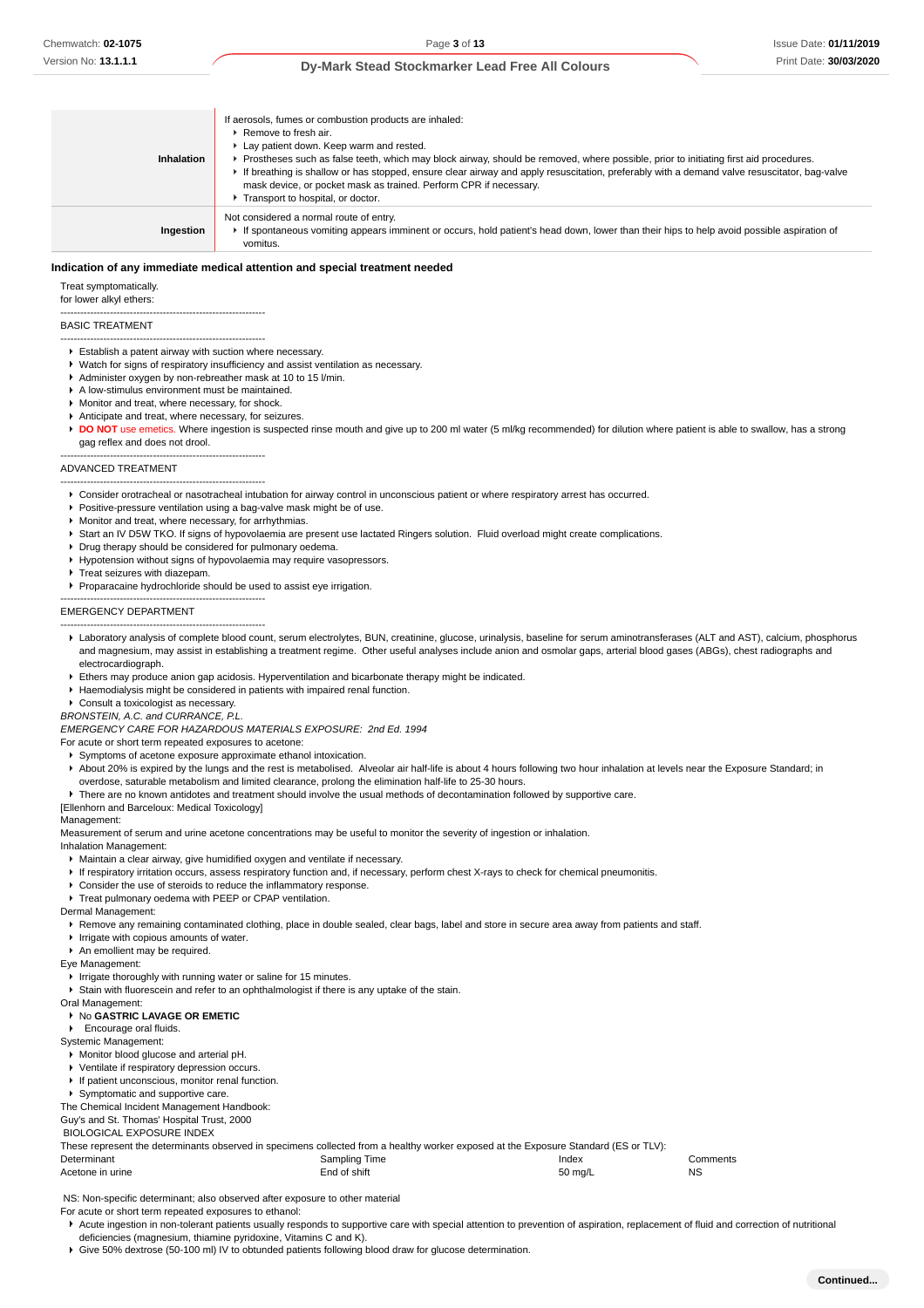## **Dy-Mark Stead Stockmarker Lead Free All Colours**

- Comatose patients should be treated with initial attention to airway, breathing, circulation and drugs of immediate importance (glucose, thiamine).
- Decontamination is probably unnecessary more than 1 hour after a single observed ingestion. Cathartics and charcoal may be given but are probably not effective in single ingestions.
- Fructose administration is contra-indicated due to side effects.

## **SECTION 5 FIREFIGHTING MEASURES**

#### **Extinguishing media**

**SMALL FIRE:**

- Water spray, dry chemical or CO2
- **LARGE FIRE:**
- Water spray or fog.

## **Special hazards arising from the substrate or mixture**

| <b>Fire Incompatibility</b>    | Avoid contamination with oxidising agents i.e. nitrates, oxidising acids, chlorine bleaches, pool chlorine etc. as ignition may result                                                                                                                                                                                                                                                                                                                                                                                                                                                                                                                                                                                                                                                                                                                                                                                                                            |  |  |  |
|--------------------------------|-------------------------------------------------------------------------------------------------------------------------------------------------------------------------------------------------------------------------------------------------------------------------------------------------------------------------------------------------------------------------------------------------------------------------------------------------------------------------------------------------------------------------------------------------------------------------------------------------------------------------------------------------------------------------------------------------------------------------------------------------------------------------------------------------------------------------------------------------------------------------------------------------------------------------------------------------------------------|--|--|--|
| <b>Advice for firefighters</b> |                                                                                                                                                                                                                                                                                                                                                                                                                                                                                                                                                                                                                                                                                                                                                                                                                                                                                                                                                                   |  |  |  |
| <b>Fire Fighting</b>           | Alert Fire Brigade and tell them location and nature of hazard.<br>• May be violently or explosively reactive.<br>▶ Wear breathing apparatus plus protective gloves.<br>Prevent, by any means available, spillage from entering drains or water course.<br>If safe, switch off electrical equipment until vapour fire hazard removed.<br>• Use water delivered as a fine spray to control fire and cool adjacent area.<br>DO NOT approach containers suspected to be hot.<br>► Cool fire exposed containers with water spray from a protected location.<br>If safe to do so, remove containers from path of fire.<br>Equipment should be thoroughly decontaminated after use.                                                                                                                                                                                                                                                                                     |  |  |  |
| <b>Fire/Explosion Hazard</b>   | Liquid and vapour are highly flammable.<br>Severe fire hazard when exposed to heat or flame.<br>• Vapour forms an explosive mixture with air.<br>Severe explosion hazard, in the form of vapour, when exposed to flame or spark.<br>▶ Vapour may travel a considerable distance to source of ignition.<br>► Heating may cause expansion or decomposition with violent container rupture.<br>Aerosol cans may explode on exposure to naked flames.<br>▶ Rupturing containers may rocket and scatter burning materials.<br>Hazards may not be restricted to pressure effects.<br>• May emit acrid, poisonous or corrosive fumes.<br>• On combustion, may emit toxic fumes of carbon monoxide (CO).<br>Combustion products include:<br>carbon monoxide (CO)<br>carbon dioxide (CO2)<br>other pyrolysis products typical of burning organic material.<br>Contains low boiling substance: Closed containers may rupture due to pressure buildup under fire conditions. |  |  |  |
| <b>HAZCHEM</b>                 | Not Applicable                                                                                                                                                                                                                                                                                                                                                                                                                                                                                                                                                                                                                                                                                                                                                                                                                                                                                                                                                    |  |  |  |
|                                |                                                                                                                                                                                                                                                                                                                                                                                                                                                                                                                                                                                                                                                                                                                                                                                                                                                                                                                                                                   |  |  |  |

## **SECTION 6 ACCIDENTAL RELEASE MEASURES**

**Personal precautions, protective equipment and emergency procedures**

See section 8

#### **Environmental precautions**

See section 12

#### **Methods and material for containment and cleaning up**

| <b>Minor Spills</b> | Clean up all spills immediately.<br>Avoid breathing vapours and contact with skin and eyes.<br>▶ Wear protective clothing, impervious gloves and safety glasses.<br>Shut off all possible sources of ignition and increase ventilation.<br>▶ Wipe up.<br>If safe, damaged cans should be placed in a container outdoors, away from all ignition sources, until pressure has dissipated.<br>• Undamaged cans should be gathered and stowed safely.                                                                                                                                                                                                                                                                                                                                                                                                                                                                                                                                                                                                                                                                                                                                               |
|---------------------|-------------------------------------------------------------------------------------------------------------------------------------------------------------------------------------------------------------------------------------------------------------------------------------------------------------------------------------------------------------------------------------------------------------------------------------------------------------------------------------------------------------------------------------------------------------------------------------------------------------------------------------------------------------------------------------------------------------------------------------------------------------------------------------------------------------------------------------------------------------------------------------------------------------------------------------------------------------------------------------------------------------------------------------------------------------------------------------------------------------------------------------------------------------------------------------------------|
| <b>Major Spills</b> | Remove leaking cylinders to a safe place if possible.<br>▶ Release pressure under safe, controlled conditions by opening the valve.<br>DO NOT exert excessive pressure on valve; DO NOT attempt to operate damaged valve.<br>Clear area of personnel and move upwind.<br>Alert Fire Brigade and tell them location and nature of hazard.<br>May be violently or explosively reactive.<br>▶ Wear breathing apparatus plus protective gloves.<br>▶ Prevent, by any means available, spillage from entering drains or water courses<br>▶ No smoking, naked lights or ignition sources.<br>$\blacktriangleright$ Increase ventilation.<br>Stop leak if safe to do so.<br>• Water spray or fog may be used to disperse / absorb vapour.<br>Absorb or cover spill with sand, earth, inert materials or vermiculite.<br>If safe, damaged cans should be placed in a container outdoors, away from ignition sources, until pressure has dissipated.<br>• Undamaged cans should be gathered and stowed safely.<br>• Collect residues and seal in labelled drums for disposal.<br>After clean up operations, decontaminate and launder all protective clothing and equipment before storing and re-using. |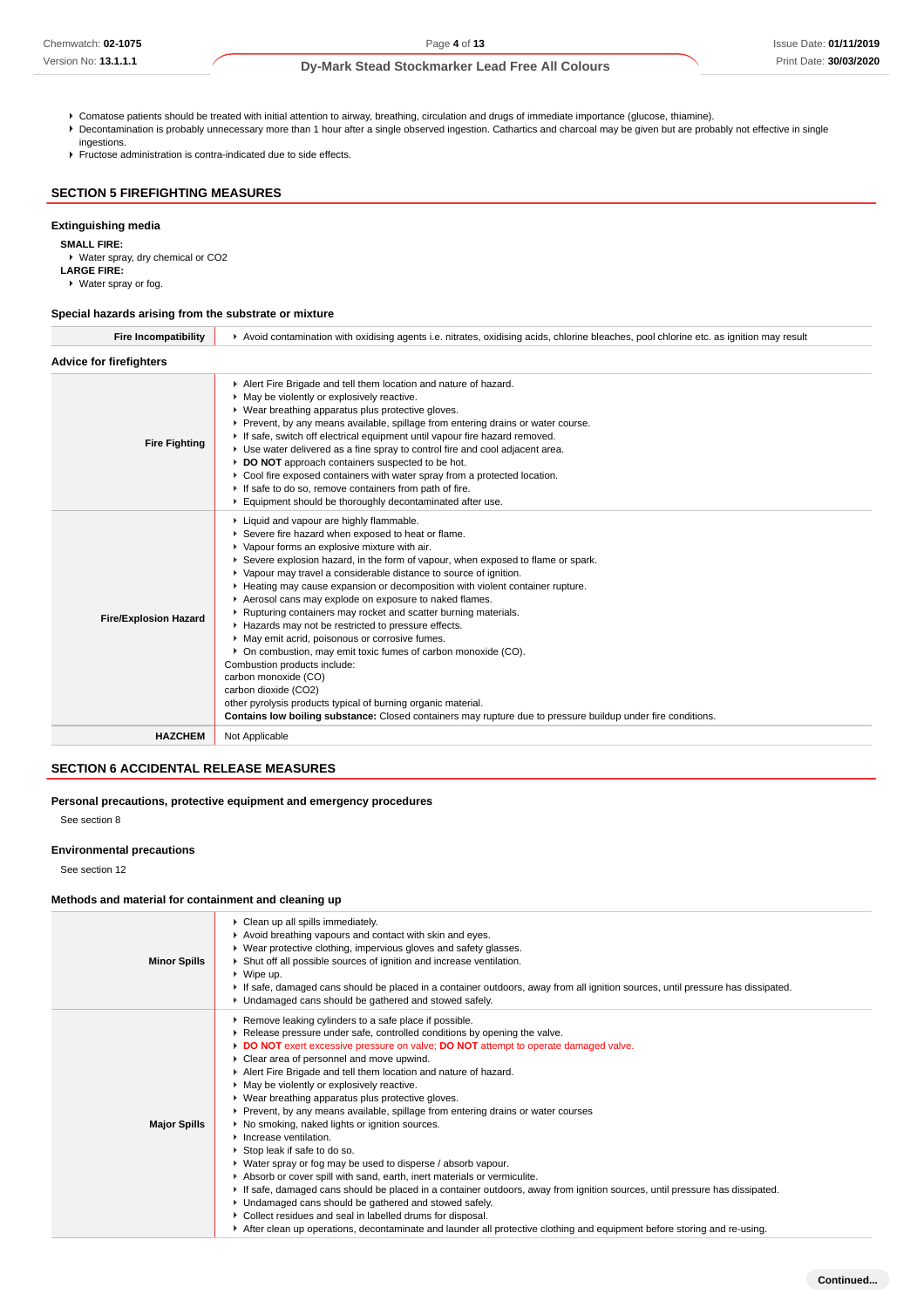Personal Protective Equipment advice is contained in Section 8 of the SDS.

## **SECTION 7 HANDLING AND STORAGE**

| Precautions for safe handling |                                                                                                                                                                                                                                                                                                                                                                                                                                                                                                                                                                                                                                                                                                                                                                                                                                                                                                                                                                       |
|-------------------------------|-----------------------------------------------------------------------------------------------------------------------------------------------------------------------------------------------------------------------------------------------------------------------------------------------------------------------------------------------------------------------------------------------------------------------------------------------------------------------------------------------------------------------------------------------------------------------------------------------------------------------------------------------------------------------------------------------------------------------------------------------------------------------------------------------------------------------------------------------------------------------------------------------------------------------------------------------------------------------|
| Safe handling                 | Avoid all personal contact, including inhalation.<br>• Wear protective clothing when risk of exposure occurs.<br>▶ Use in a well-ventilated area.<br>▶ Prevent concentration in hollows and sumps.<br>DO NOT enter confined spaces until atmosphere has been checked.<br>Avoid smoking, naked lights or ignition sources.<br>Avoid contact with incompatible materials.<br>V When handling, DO NOT eat, drink or smoke.<br>DO NOT incinerate or puncture aerosol cans.<br>DO NOT spray directly on humans, exposed food or food utensils.<br>Avoid physical damage to containers.<br>Always wash hands with soap and water after handling.<br>▶ Work clothes should be laundered separately.<br>• Use good occupational work practice.<br>▶ Observe manufacturer's storage and handling recommendations contained within this SDS.<br>Atmosphere should be regularly checked against established exposure standards to ensure safe working conditions are maintained. |
| Other information             | ► Keep dry to avoid corrosion of cans. Corrosion may result in container perforation and internal pressure may eject contents of can<br>Store in original containers in approved flammable liquid storage area.<br>DO NOT store in pits, depressions, basements or areas where vapours may be trapped.<br>▶ No smoking, naked lights, heat or ignition sources.<br>▶ Keep containers securely sealed. Contents under pressure.<br>Store away from incompatible materials.<br>Store in a cool, dry, well ventilated area.<br>Avoid storage at temperatures higher than 40 deg C.<br>Store in an upright position.<br>▶ Protect containers against physical damage.<br>▶ Check regularly for spills and leaks.<br>► Observe manufacturer's storage and handling recommendations contained within this SDS.                                                                                                                                                              |

## **Conditions for safe storage, including any incompatibilities**

| Suitable container      | Aerosol dispenser.<br>• Check that containers are clearly labelled.             |
|-------------------------|---------------------------------------------------------------------------------|
| Storage incompatibility | Avoid oxidising agents, acids, acid chlorides, acid anhydrides, chloroformates. |
|                         |                                                                                 |



- 
- **X** Must not be stored together<br>**0** May be stored together with — May be stored together with specific preventions

**+** — May be stored together

### **SECTION 8 EXPOSURE CONTROLS / PERSONAL PROTECTION**

## **Control parameters**

#### **OCCUPATIONAL EXPOSURE LIMITS (OEL)**

**INGREDIENT DATA**

| Source                       | Ingredient                                          | <b>Material name</b>                 | <b>TWA</b>               | <b>STEL</b>              | Peak             | <b>Notes</b>     |
|------------------------------|-----------------------------------------------------|--------------------------------------|--------------------------|--------------------------|------------------|------------------|
| Australia Exposure Standards | ethanol                                             | Ethyl alcohol                        | 1000 ppm / 1880<br>mq/m3 | Not Available            | Not<br>Available | Not<br>Available |
| Australia Exposure Standards | acetone                                             | Acetone                              | 500 ppm / 1185<br>mq/m3  | 2375 mg/m3 /<br>1000 ppm | Not<br>Available | Not<br>Available |
| Australia Exposure Standards | propylene glycol monomethyl ether<br>- alpha isomer | Propylene glycol<br>monomethyl ether | 100 ppm / 369<br>mq/m3   | 553 mg/m3 / 150<br>ppm   | Not<br>Available | Not<br>Available |
| Australia Exposure Standards | dibutyl phthalate                                   | Dibutyl phthalate                    | $5 \text{ mg/m}$ 3       | Not Available            | Not<br>Available | Not<br>Available |
| Australia Exposure Standards | dimethyl ether                                      | Dimethyl ether                       | 400 ppm / 760<br>mq/m3   | 950 mg/m3 / 500<br>ppm   | Not<br>Available | Not<br>Available |

## **EMERGENCY LIMITS**

| Ingredient                                          | <b>Material name</b>                                   | TEEL-1            | TEEL-2        | TEEL-3        |
|-----------------------------------------------------|--------------------------------------------------------|-------------------|---------------|---------------|
| ethanol                                             | Ethanol: (Ethyl alcohol)                               | Not Available     | Not Available | 15000* ppm    |
| acetone                                             | Acetone                                                | Not Available     | Not Available | Not Available |
| propylene glycol monomethyl<br>ether - alpha isomer | Propylene glycol monomethyl ether; (Ucar Triol HG-170) | $100$ ppm         | $160$ ppm     | 660 ppm       |
| dibutyl phthalate                                   | Dibutyl phthalate                                      | $15 \text{ mg/m}$ | 1,600 mg/m3   | 9300* mg/m3   |
| dimethyl ether                                      | Methyl ether; (Dimethyl ether)                         | 3,000 ppm         | 3800* ppm     | 7200* ppm     |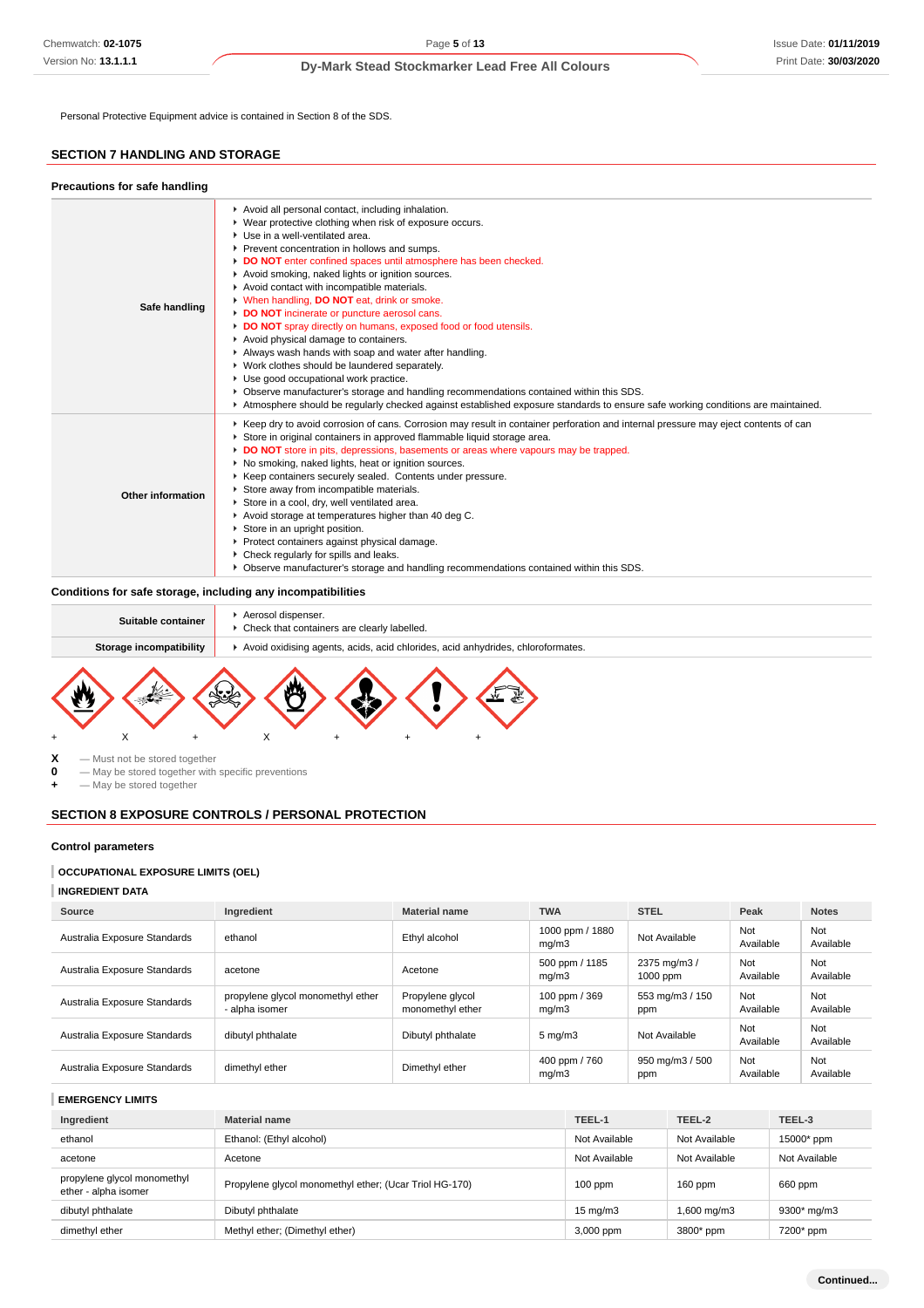| Ingredient                                          | <b>Original IDLH</b> | <b>Revised IDLH</b> |
|-----------------------------------------------------|----------------------|---------------------|
| ethanol                                             | 3,300 ppm            | Not Available       |
| acetone                                             | 2,500 ppm            | Not Available       |
| propylene glycol monomethyl<br>ether - alpha isomer | Not Available        | Not Available       |
| dibutyl phthalate                                   | 4,000 mg/m3          | Not Available       |
| dimethyl ether                                      | Not Available        | Not Available       |

# **Exposure controls**

|                            | Engineering controls are used to remove a hazard or place a barrier between the worker and the hazard. Well-designed engineering controls can<br>be highly effective in protecting workers and will typically be independent of worker interactions to provide this high level of protection.<br>The basic types of engineering controls are:<br>Process controls which involve changing the way a job activity or process is done to reduce the risk.<br>Enclosure and/or isolation of emission source which keeps a selected hazard "physically" away from the worker and ventilation that strategically<br>"adds" and "removes" air in the work environment. Ventilation can remove or dilute an air contaminant if designed properly. The design of a<br>ventilation system must match the particular process and chemical or contaminant in use.<br>Employers may need to use multiple types of controls to prevent employee overexposure.<br>General exhaust is adequate under normal conditions. If risk of overexposure exists, wear SAA approved respirator. Correct fit is essential to<br>obtain adequate protection.<br>Provide adequate ventilation in warehouse or closed storage areas.<br>Air contaminants generated in the workplace possess varying "escape" velocities which, in turn, determine the "capture velocities" of fresh<br>circulating air required to effectively remove the contaminant.                                                                |                                  |                            |  |  |
|----------------------------|-----------------------------------------------------------------------------------------------------------------------------------------------------------------------------------------------------------------------------------------------------------------------------------------------------------------------------------------------------------------------------------------------------------------------------------------------------------------------------------------------------------------------------------------------------------------------------------------------------------------------------------------------------------------------------------------------------------------------------------------------------------------------------------------------------------------------------------------------------------------------------------------------------------------------------------------------------------------------------------------------------------------------------------------------------------------------------------------------------------------------------------------------------------------------------------------------------------------------------------------------------------------------------------------------------------------------------------------------------------------------------------------------------------------------------------------------------------------------------------------|----------------------------------|----------------------------|--|--|
|                            | Type of Contaminant:                                                                                                                                                                                                                                                                                                                                                                                                                                                                                                                                                                                                                                                                                                                                                                                                                                                                                                                                                                                                                                                                                                                                                                                                                                                                                                                                                                                                                                                                    |                                  | Speed:                     |  |  |
| Appropriate engineering    | aerosols, (released at low velocity into zone of active generation)                                                                                                                                                                                                                                                                                                                                                                                                                                                                                                                                                                                                                                                                                                                                                                                                                                                                                                                                                                                                                                                                                                                                                                                                                                                                                                                                                                                                                     |                                  | $0.5 - 1$ m/s              |  |  |
| controls                   | direct spray, spray painting in shallow booths, gas discharge (active generation into zone of rapid air motion)                                                                                                                                                                                                                                                                                                                                                                                                                                                                                                                                                                                                                                                                                                                                                                                                                                                                                                                                                                                                                                                                                                                                                                                                                                                                                                                                                                         |                                  | 1-2.5 m/s (200-500 f/min.) |  |  |
|                            | Within each range the appropriate value depends on:                                                                                                                                                                                                                                                                                                                                                                                                                                                                                                                                                                                                                                                                                                                                                                                                                                                                                                                                                                                                                                                                                                                                                                                                                                                                                                                                                                                                                                     |                                  |                            |  |  |
|                            | Lower end of the range                                                                                                                                                                                                                                                                                                                                                                                                                                                                                                                                                                                                                                                                                                                                                                                                                                                                                                                                                                                                                                                                                                                                                                                                                                                                                                                                                                                                                                                                  | Upper end of the range           |                            |  |  |
|                            | 1: Room air currents minimal or favourable to capture                                                                                                                                                                                                                                                                                                                                                                                                                                                                                                                                                                                                                                                                                                                                                                                                                                                                                                                                                                                                                                                                                                                                                                                                                                                                                                                                                                                                                                   | 1: Disturbing room air currents  |                            |  |  |
|                            | 2: Contaminants of low toxicity or of nuisance value only.                                                                                                                                                                                                                                                                                                                                                                                                                                                                                                                                                                                                                                                                                                                                                                                                                                                                                                                                                                                                                                                                                                                                                                                                                                                                                                                                                                                                                              | 2: Contaminants of high toxicity |                            |  |  |
|                            | 3: Intermittent, low production.                                                                                                                                                                                                                                                                                                                                                                                                                                                                                                                                                                                                                                                                                                                                                                                                                                                                                                                                                                                                                                                                                                                                                                                                                                                                                                                                                                                                                                                        | 3: High production, heavy use    |                            |  |  |
|                            | 4: Large hood or large air mass in motion                                                                                                                                                                                                                                                                                                                                                                                                                                                                                                                                                                                                                                                                                                                                                                                                                                                                                                                                                                                                                                                                                                                                                                                                                                                                                                                                                                                                                                               | 4: Small hood-local control only |                            |  |  |
|                            | Simple theory shows that air velocity falls rapidly with distance away from the opening of a simple extraction pipe. Velocity generally decreases<br>with the square of distance from the extraction point (in simple cases). Therefore the air speed at the extraction point should be adjusted,<br>accordingly, after reference to distance from the contaminating source. The air velocity at the extraction fan, for example, should be a minimum of<br>1-2 m/s (200-400 f/min.) for extraction of solvents generated in a tank 2 meters distant from the extraction point. Other mechanical<br>considerations, producing performance deficits within the extraction apparatus, make it essential that theoretical air velocities are multiplied by<br>factors of 10 or more when extraction systems are installed or used.                                                                                                                                                                                                                                                                                                                                                                                                                                                                                                                                                                                                                                                         |                                  |                            |  |  |
| <b>Personal protection</b> |                                                                                                                                                                                                                                                                                                                                                                                                                                                                                                                                                                                                                                                                                                                                                                                                                                                                                                                                                                                                                                                                                                                                                                                                                                                                                                                                                                                                                                                                                         |                                  |                            |  |  |
| Eye and face protection    | Safety glasses with side shields.<br>Chemical goggles.<br>▶ Contact lenses may pose a special hazard; soft contact lenses may absorb and concentrate irritants. A written policy document, describing<br>the wearing of lenses or restrictions on use, should be created for each workplace or task. This should include a review of lens absorption<br>and adsorption for the class of chemicals in use and an account of injury experience. Medical and first-aid personnel should be trained in<br>their removal and suitable equipment should be readily available. In the event of chemical exposure, begin eye irrigation immediately and<br>remove contact lens as soon as practicable. Lens should be removed at the first signs of eye redness or irritation - lens should be removed in<br>a clean environment only after workers have washed hands thoroughly. [CDC NIOSH Current Intelligence Bulletin 59], [AS/NZS 1336 or<br>national equivalent]                                                                                                                                                                                                                                                                                                                                                                                                                                                                                                                         |                                  |                            |  |  |
| <b>Skin protection</b>     | See Hand protection below                                                                                                                                                                                                                                                                                                                                                                                                                                                                                                                                                                                                                                                                                                                                                                                                                                                                                                                                                                                                                                                                                                                                                                                                                                                                                                                                                                                                                                                               |                                  |                            |  |  |
| Hands/feet protection      | ▶ Neoprene gloves<br>No special equipment needed when handling small quantities.<br>OTHERWISE:<br>For potentially moderate exposures:<br>▶ Wear general protective gloves, eg. light weight rubber gloves.<br>For potentially heavy exposures:<br>▶ Wear chemical protective gloves, eg. PVC. and safety footwear.                                                                                                                                                                                                                                                                                                                                                                                                                                                                                                                                                                                                                                                                                                                                                                                                                                                                                                                                                                                                                                                                                                                                                                      |                                  |                            |  |  |
| <b>Body protection</b>     | See Other protection below                                                                                                                                                                                                                                                                                                                                                                                                                                                                                                                                                                                                                                                                                                                                                                                                                                                                                                                                                                                                                                                                                                                                                                                                                                                                                                                                                                                                                                                              |                                  |                            |  |  |
| Other protection           | ► The clothing worn by process operators insulated from earth may develop static charges far higher (up to 100 times) than the minimum<br>ignition energies for various flammable gas-air mixtures. This holds true for a wide range of clothing materials including cotton.<br>▶ Avoid dangerous levels of charge by ensuring a low resistivity of the surface material worn outermost.<br>BRETHERICK: Handbook of Reactive Chemical Hazards.<br>Some plastic personal protective equipment (PPE) (e.g. gloves, aprons, overshoes) are not recommended as they may produce static<br>electricity.<br>For large scale or continuous use wear tight-weave non-static clothing (no metallic fasteners, cuffs or pockets).<br>▶ Non sparking safety or conductive footwear should be considered. Conductive footwear describes a boot or shoe with a sole made from a<br>conductive compound chemically bound to the bottom components, for permanent control to electrically ground the foot an shall dissipate<br>static electricity from the body to reduce the possibility of ignition of volatile compounds. Electrical resistance must range between 0 to<br>500,000 ohms. Conductive shoes should be stored in lockers close to the room in which they are worn. Personnel who have been issued<br>conductive footwear should not wear them from their place of work to their homes and return.<br>No special equipment needed when handling small quantities.<br><b>OTHERWISE:</b> |                                  |                            |  |  |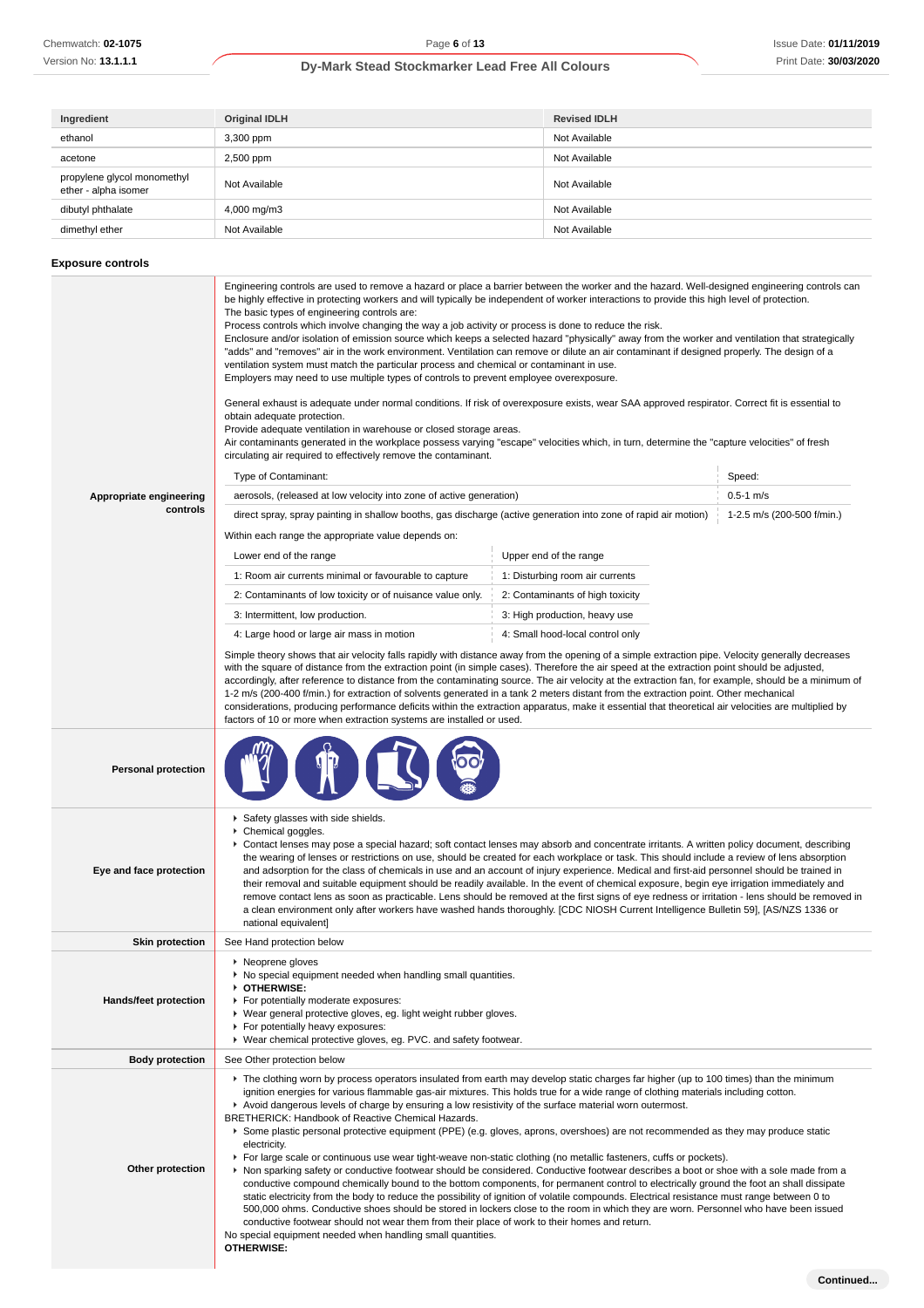- Overalls. Skin cleansing cream. ▶ Evewash unit. Do not spray on hot surfaces.
- **Recommended material(s)**

**GLOVE SELECTION INDEX**

Glove selection is based on a modified presentation of the:

 **"Forsberg Clothing Performance Index".**

 The effect(s) of the following substance(s) are taken into account in the **computergenerated** selection:

Dy-Mark Stead Stockmarker Lead Free All Colours

| <b>Material</b>       | CPI |
|-----------------------|-----|
| <b>BUTYL</b>          | A   |
| <b>BUTYL/NEOPRENE</b> | C   |
| CPE                   | C   |
| <b>HYPALON</b>        | C   |
| <b>NATURAL RUBBER</b> | C   |
| NATURAL+NEOPRENE      | C   |
| <b>NEOPRENE</b>       | C   |
| NEOPRENE/NATURAL      | C   |
| <b>NITRILE</b>        | C   |
| NITRILE+PVC           | C   |
| PE/EVAL/PE            | C   |
| <b>PVA</b>            | C   |
| <b>PVC</b>            | C   |
| PVDC/PE/PVDC          | C   |
| SARANEX-23            | C   |
| SARANEX-23 2-PLY      | C   |
| <b>TEFLON</b>         | C   |
| <b>VITON</b>          | C   |
| VITON/NEOPRENE        | C   |
|                       |     |

\* CPI - Chemwatch Performance Index

A: Best Selection

B: Satisfactory; may degrade after 4 hours continuous immersion

C: Poor to Dangerous Choice for other than short term immersion

**NOTE**: As a series of factors will influence the actual performance of the glove, a final selection must be based on detailed observation. -

\* Where the glove is to be used on a short term, casual or infrequent basis, factors such as "feel" or convenience (e.g. disposability), may dictate a choice of gloves which might otherwise be unsuitable following long-term or frequent use. A qualified practitioner should be consulted.

## **SECTION 9 PHYSICAL AND CHEMICAL PROPERTIES**

#### **Information on basic physical and chemical properties**

| Appearance                                      | Coloured flammable liquid; not miscible with water.<br>Supplied as an aerosol pack. Contents under PRESSURE. Contains highly flammable hydrocarbon propellant. |                                            |                |  |
|-------------------------------------------------|----------------------------------------------------------------------------------------------------------------------------------------------------------------|--------------------------------------------|----------------|--|
|                                                 |                                                                                                                                                                |                                            |                |  |
| <b>Physical state</b>                           | Liquid                                                                                                                                                         | Relative density (Water = 1)               | Not Available  |  |
| Odour                                           | Not Available                                                                                                                                                  | Partition coefficient n-octanol<br>/ water | Not Available  |  |
| <b>Odour threshold</b>                          | Not Available                                                                                                                                                  | Auto-ignition temperature (°C)             | Not Available  |  |
| pH (as supplied)                                | Not Applicable                                                                                                                                                 | <b>Decomposition temperature</b>           | Not Available  |  |
| Melting point / freezing point<br>(°C)          | Not Available                                                                                                                                                  | Viscosity (cSt)                            | Not Available  |  |
| Initial boiling point and boiling<br>range (°C) | Not Available                                                                                                                                                  | Molecular weight (g/mol)                   | Not Applicable |  |
| Flash point (°C)                                | Not Available                                                                                                                                                  | <b>Taste</b>                               | Not Available  |  |
| <b>Evaporation rate</b>                         | Not Available                                                                                                                                                  | <b>Explosive properties</b>                | Not Available  |  |
| Flammability                                    | Not Available                                                                                                                                                  | <b>Oxidising properties</b>                | Not Available  |  |
| Upper Explosive Limit (%)                       | Not Available                                                                                                                                                  | Surface Tension (dyn/cm or<br>$mN/m$ )     | Not Available  |  |
| Lower Explosive Limit (%)                       | Not Available                                                                                                                                                  | <b>Volatile Component (%vol)</b>           | Not Available  |  |
| Vapour pressure (kPa)                           | Not Available                                                                                                                                                  | Gas group                                  | Not Available  |  |
| Solubility in water                             | Immiscible                                                                                                                                                     | pH as a solution (1%)                      | Not Applicable |  |

#### **Respiratory protection**

Type AX Filter of sufficient capacity. (AS/NZS 1716 & 1715, EN 143:2000 & 149:2001, ANSI Z88 or national equivalent)

Where the concentration of gas/particulates in the breathing zone, approaches or exceeds the "Exposure Standard" (or ES), respiratory protection is required. Degree of protection varies with both face-piece and Class of filter; the nature of protection varies with Type of filter.

| <b>Required Minimum</b><br><b>Protection Factor</b> | Half-Face<br>Respirator | <b>Full-Face</b><br>Respirator | <b>Powered Air</b><br>Respirator |
|-----------------------------------------------------|-------------------------|--------------------------------|----------------------------------|
| up to $10 \times ES$                                | AX-AUS                  |                                | AX-PAPR-AUS /<br>Class 1         |
| up to $50 \times ES$                                | ۰                       | AX-AUS / Class                 | -                                |
| up to $100 \times ES$                               | ۰                       | $AX-2$                         | AX-PAPR-2 ^                      |

#### ^ - Full-face

A(All classes) = Organic vapours, B AUS or B1 = Acid gasses, B2 = Acid gas or hydrogen cyanide(HCN), B3 = Acid gas or hydrogen cyanide(HCN), E = Sulfur dioxide(SO2), G = Agricultural chemicals, K = Ammonia(NH3), Hg = Mercury, NO = Oxides of nitrogen, MB = Methyl bromide, AX = Low boiling point organic compounds(below 65 degC)

- Positive pressure, full face, air-supplied breathing apparatus should be used for work in enclosed spaces if a leak is suspected or the primary containment is to be opened (e.g. for a cylinder change)
- Air-supplied breathing apparatus is required where release of gas from primary containment is either suspected or demonstrated.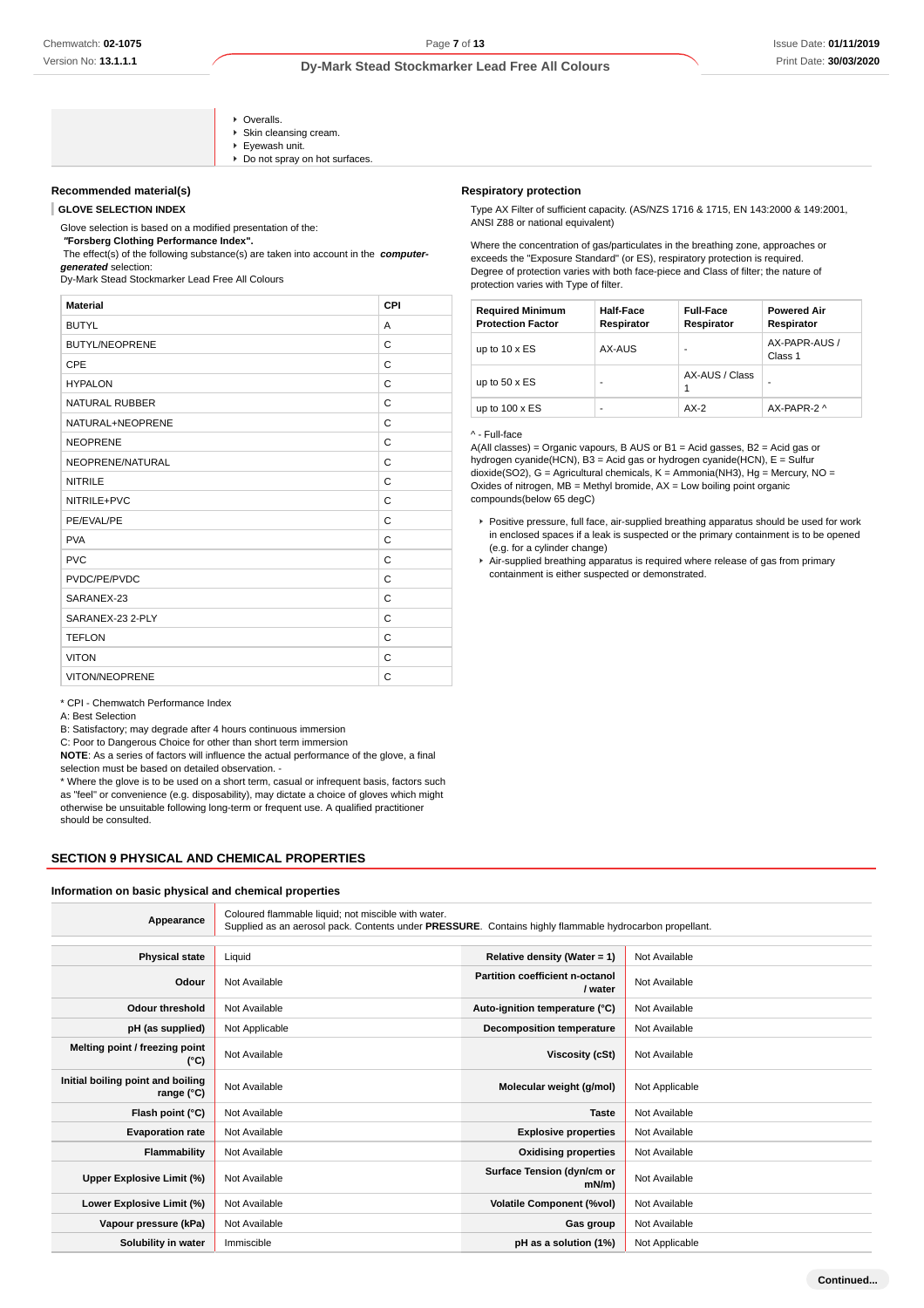**Continued...**

**Dy-Mark Stead Stockmarker Lead Free All Colours**

**Vapour density (Air = 1)** Not Available **VOC g/L** Not Available

|  | <b>SECTION 10 STABILITY AND REACTIVITY</b> |
|--|--------------------------------------------|
|  |                                            |

| Reactivity                                 | See section 7                                                                                                                    |
|--------------------------------------------|----------------------------------------------------------------------------------------------------------------------------------|
| <b>Chemical stability</b>                  | Elevated temperatures.<br>Presence of open flame.<br>▶ Product is considered stable.<br>Hazardous polymerisation will not occur. |
| Possibility of hazardous<br>reactions      | See section 7                                                                                                                    |
| <b>Conditions to avoid</b>                 | See section 7                                                                                                                    |
| Incompatible materials                     | See section 7                                                                                                                    |
| <b>Hazardous decomposition</b><br>products | See section 5                                                                                                                    |

# **SECTION 11 TOXICOLOGICAL INFORMATION**

# **Information on toxicological effects**

| Inhaled                                                          | Inhalation of vapours may cause drowsiness and dizziness. This may be accompanied by sleepiness, reduced alertness, loss of reflexes, lack of<br>co-ordination, and vertigo.<br>Inhalation of aerosols (mists, fumes), generated by the material during the course of normal handling, may be damaging to the health of the<br>individual.<br>There is some evidence to suggest that the material can cause respiratory irritation in some persons. The body's response to such irritation can<br>cause further lung damage.<br>Inhalation of toxic gases may cause:<br>▶ Central Nervous System effects including depression, headache, confusion, dizziness, stupor, coma and seizures;<br>F respiratory: acute lung swellings, shortness of breath, wheezing, rapid breathing, other symptoms and respiratory arrest;<br>h heart: collapse, irregular heartbeats and cardiac arrest;<br>▶ gastrointestinal: irritation, ulcers, nausea and vomiting (may be bloody), and abdominal pain.<br>Following inhalation, ethers cause lethargy and stupor. Inhaling lower alkyl ethers results in headache, dizziness, weakness, blurred vision,<br>seizures and possible coma.<br>Material is highly volatile and may quickly form a concentrated atmosphere in confined or unventilated areas. The vapour may displace and<br>replace air in breathing zone, acting as a simple asphyxiant. This may happen with little warning of overexposure.<br>Inhalation of high concentrations of gas/vapour causes lung irritation with coughing and nausea, central nervous depression with headache and<br>dizziness, slowing of reflexes, fatigue and inco-ordination.<br>If exposure to highly concentrated solvent atmosphere is prolonged this may lead to narcosis, unconsciousness, even coma and possible death.<br>WARNING:Intentional misuse by concentrating/inhaling contents may be lethal.<br>Animal testing shows that the most common signs of inhalation overdose is inco-ordination and drowsiness. |                                                      |  |
|------------------------------------------------------------------|--------------------------------------------------------------------------------------------------------------------------------------------------------------------------------------------------------------------------------------------------------------------------------------------------------------------------------------------------------------------------------------------------------------------------------------------------------------------------------------------------------------------------------------------------------------------------------------------------------------------------------------------------------------------------------------------------------------------------------------------------------------------------------------------------------------------------------------------------------------------------------------------------------------------------------------------------------------------------------------------------------------------------------------------------------------------------------------------------------------------------------------------------------------------------------------------------------------------------------------------------------------------------------------------------------------------------------------------------------------------------------------------------------------------------------------------------------------------------------------------------------------------------------------------------------------------------------------------------------------------------------------------------------------------------------------------------------------------------------------------------------------------------------------------------------------------------------------------------------------------------------------------------------------------------------------------------------------------------------------------------------------|------------------------------------------------------|--|
| Ingestion                                                        | Accidental ingestion of the material may be damaging to the health of the individual.<br>Not normally a hazard due to physical form of product.<br>Considered an unlikely route of entry in commercial/industrial environments<br>Ingestion of alkyl ethers may produce stupor, blurred vision, headache, dizziness and irritation of the nose and throat. Respiratory distress and<br>asphyxia may result.                                                                                                                                                                                                                                                                                                                                                                                                                                                                                                                                                                                                                                                                                                                                                                                                                                                                                                                                                                                                                                                                                                                                                                                                                                                                                                                                                                                                                                                                                                                                                                                                  |                                                      |  |
| <b>Skin Contact</b>                                              | Repeated exposure may cause skin cracking, flaking or drying following normal handling and use.<br>Skin contact with the material may damage the health of the individual; systemic effects may result following absorption.<br>Spray mist may produce discomfort<br>Alkyl ethers may defat and dehydrate the skin producing dermatoses. Absorption may produce headache, dizziness, and central nervous system<br>depression.<br>Entry into the blood-stream, through, for example, cuts, abrasions or lesions, may produce systemic injury with harmful effects. Examine the skin<br>prior to the use of the material and ensure that any external damage is suitably protected.                                                                                                                                                                                                                                                                                                                                                                                                                                                                                                                                                                                                                                                                                                                                                                                                                                                                                                                                                                                                                                                                                                                                                                                                                                                                                                                           |                                                      |  |
| Eye                                                              | Not considered to be a risk because of the extreme volatility of the gas. Eye contact with alkyl ethers (vapour or liquid) may produce irritation,<br>redness and tears.<br>There is evidence that material may produce eye irritation in some persons and produce eye damage 24 hours or more after instillation. Severe<br>inflammation may be expected with pain.<br>Direct contact of the eye with ethanol (alcohol) may cause an immediate stinging and burning sensation, with reflex closure of the lid, and a<br>temporary, tearing injury to the cornea together with redness of the conjunctiva. Discomfort may last 2 days but usually the injury heals without<br>treatment.                                                                                                                                                                                                                                                                                                                                                                                                                                                                                                                                                                                                                                                                                                                                                                                                                                                                                                                                                                                                                                                                                                                                                                                                                                                                                                                     |                                                      |  |
| Chronic                                                          | Main route of exposure to the gas in the workplace is by inhalation.<br>Chronic exposure to alkyl ethers may result in loss of appetite, excessive thirst, fatigue, and weight loss.<br>Prolonged exposure to ethanol may cause damage to the liver and cause scarring. It may also worsen damage caused by other agents.<br>Workers exposed to acetone for long periods showed inflammation of the airways, stomach and small bowel, attacks of giddiness and loss of<br>strength. Exposure to acetone may enhance the liver toxicity of chlorinated solvents.                                                                                                                                                                                                                                                                                                                                                                                                                                                                                                                                                                                                                                                                                                                                                                                                                                                                                                                                                                                                                                                                                                                                                                                                                                                                                                                                                                                                                                              |                                                      |  |
|                                                                  | <b>TOXICITY</b>                                                                                                                                                                                                                                                                                                                                                                                                                                                                                                                                                                                                                                                                                                                                                                                                                                                                                                                                                                                                                                                                                                                                                                                                                                                                                                                                                                                                                                                                                                                                                                                                                                                                                                                                                                                                                                                                                                                                                                                              | <b>IRRITATION</b>                                    |  |
| <b>Dy-Mark Stead Stockmarker</b><br><b>Lead Free All Colours</b> | Not Available                                                                                                                                                                                                                                                                                                                                                                                                                                                                                                                                                                                                                                                                                                                                                                                                                                                                                                                                                                                                                                                                                                                                                                                                                                                                                                                                                                                                                                                                                                                                                                                                                                                                                                                                                                                                                                                                                                                                                                                                | Not Available                                        |  |
|                                                                  | <b>TOXICITY</b>                                                                                                                                                                                                                                                                                                                                                                                                                                                                                                                                                                                                                                                                                                                                                                                                                                                                                                                                                                                                                                                                                                                                                                                                                                                                                                                                                                                                                                                                                                                                                                                                                                                                                                                                                                                                                                                                                                                                                                                              | <b>IRRITATION</b>                                    |  |
|                                                                  | Inhalation (rat) LC50: 124.7 mg/l/4H[2]                                                                                                                                                                                                                                                                                                                                                                                                                                                                                                                                                                                                                                                                                                                                                                                                                                                                                                                                                                                                                                                                                                                                                                                                                                                                                                                                                                                                                                                                                                                                                                                                                                                                                                                                                                                                                                                                                                                                                                      | Eye (rabbit): 500 mg SEVERE                          |  |
|                                                                  | Oral (rat) LD50: =1501 mg/kg <sup>[2]</sup>                                                                                                                                                                                                                                                                                                                                                                                                                                                                                                                                                                                                                                                                                                                                                                                                                                                                                                                                                                                                                                                                                                                                                                                                                                                                                                                                                                                                                                                                                                                                                                                                                                                                                                                                                                                                                                                                                                                                                                  | Eye (rabbit):100mg/24hr-moderate                     |  |
| ethanol                                                          |                                                                                                                                                                                                                                                                                                                                                                                                                                                                                                                                                                                                                                                                                                                                                                                                                                                                                                                                                                                                                                                                                                                                                                                                                                                                                                                                                                                                                                                                                                                                                                                                                                                                                                                                                                                                                                                                                                                                                                                                              | Eye: adverse effect observed (irritating)[1]         |  |
|                                                                  |                                                                                                                                                                                                                                                                                                                                                                                                                                                                                                                                                                                                                                                                                                                                                                                                                                                                                                                                                                                                                                                                                                                                                                                                                                                                                                                                                                                                                                                                                                                                                                                                                                                                                                                                                                                                                                                                                                                                                                                                              | Skin (rabbit):20 mg/24hr-moderate                    |  |
|                                                                  |                                                                                                                                                                                                                                                                                                                                                                                                                                                                                                                                                                                                                                                                                                                                                                                                                                                                                                                                                                                                                                                                                                                                                                                                                                                                                                                                                                                                                                                                                                                                                                                                                                                                                                                                                                                                                                                                                                                                                                                                              | Skin (rabbit):400 mg (open)-mild                     |  |
|                                                                  |                                                                                                                                                                                                                                                                                                                                                                                                                                                                                                                                                                                                                                                                                                                                                                                                                                                                                                                                                                                                                                                                                                                                                                                                                                                                                                                                                                                                                                                                                                                                                                                                                                                                                                                                                                                                                                                                                                                                                                                                              | Skin: no adverse effect observed (not irritating)[1] |  |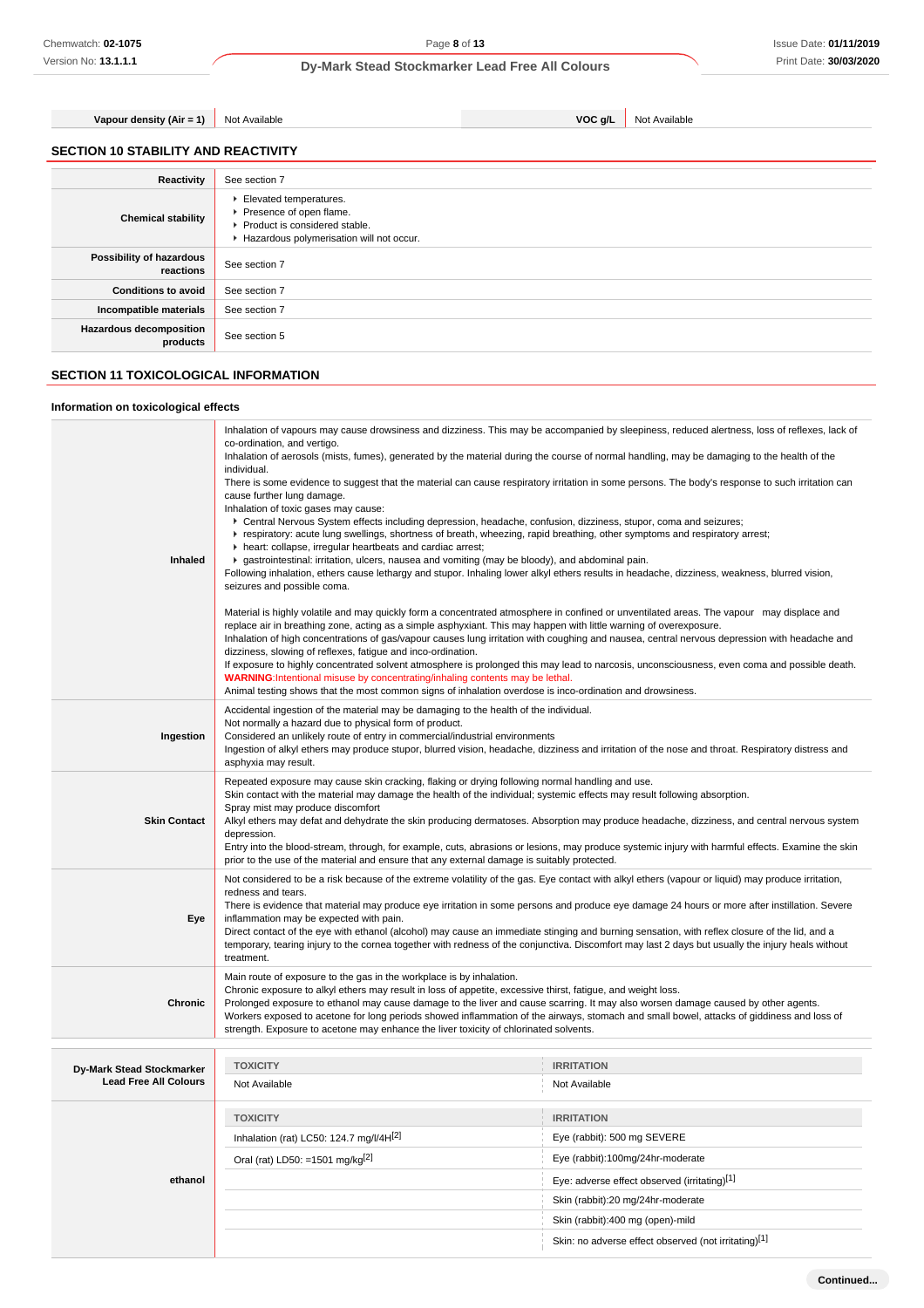|                                                     | <b>TOXICITY</b>                                                                                                                                                                                                                 | <b>IRRITATION</b>                                    |
|-----------------------------------------------------|---------------------------------------------------------------------------------------------------------------------------------------------------------------------------------------------------------------------------------|------------------------------------------------------|
|                                                     | Dermal (rabbit) LD50: = 20 mg/kg <sup>[2]</sup>                                                                                                                                                                                 | Eye (human): 500 ppm - irritant                      |
|                                                     | Inhalation (rat) LC50: 100.2 mg/l/8hr <sup>[2]</sup>                                                                                                                                                                            | Eye (rabbit): 20mg/24hr -moderate                    |
|                                                     | Oral (rat) LD50: 1800-7300 mg/kg <sup>[2]</sup>                                                                                                                                                                                 | Eye (rabbit): 3.95 mg - SEVERE                       |
| acetone                                             |                                                                                                                                                                                                                                 | Eye: adverse effect observed (irritating)[1]         |
|                                                     |                                                                                                                                                                                                                                 | Skin (rabbit): 500 mg/24hr - mild                    |
|                                                     |                                                                                                                                                                                                                                 | Skin (rabbit):395mg (open) - mild                    |
|                                                     |                                                                                                                                                                                                                                 | Skin: no adverse effect observed (not irritating)[1] |
|                                                     | <b>TOXICITY</b>                                                                                                                                                                                                                 | <b>IRRITATION</b>                                    |
|                                                     | dermal (rat) LD50: >2000 mg/kg <sup>[1]</sup>                                                                                                                                                                                   | Eye (rabbit) 230 mg mild                             |
| propylene glycol monomethyl<br>ether - alpha isomer | Inhalation (rat) LC50: 12485.7375 mg/l/5h.d <sup>[2]</sup>                                                                                                                                                                      | Eye (rabbit) 500 mg/24 h. - mild                     |
|                                                     | Oral (rat) LD50: 3739 mg/kg <sup>[2]</sup>                                                                                                                                                                                      | Eye (rabbit): 100 mg SEVERE                          |
|                                                     |                                                                                                                                                                                                                                 | Skin (rabbit) 500 mg open - mild                     |
|                                                     | <b>TOXICITY</b>                                                                                                                                                                                                                 | <b>IRRITATION</b>                                    |
|                                                     | Dermal (rabbit) LD50: >2000 mg/kg <sup>[2]</sup>                                                                                                                                                                                | Eye: no adverse effect observed (not irritating)[1]  |
| dibutyl phthalate                                   | Inhalation (mouse) LC50: 12.5 mg/l/2H[2]                                                                                                                                                                                        | Skin: no adverse effect observed (not irritating)[1] |
|                                                     | Oral (rat) LD50: 100 mg/kg[1]                                                                                                                                                                                                   |                                                      |
|                                                     | <b>TOXICITY</b>                                                                                                                                                                                                                 | <b>IRRITATION</b>                                    |
| dimethyl ether                                      | Inhalation (rat) LC50: 309 mg/l/4H[2]                                                                                                                                                                                           | Not Available                                        |
| Legend:                                             | 1. Value obtained from Europe ECHA Registered Substances - Acute toxicity 2.* Value obtained from manufacturer's SDS. Unless otherwise<br>specified data extracted from RTECS - Register of Toxic Effect of chemical Substances |                                                      |

| <b>ACETONE</b>                                                                       | For acetone:<br>The acute toxicity of acetone is low. Acetone is not a skin irritant or sensitizer, but it removes fat from the skin, and it also irritates the eye. Animal<br>testing shows acetone may cause macrocytic anaemia. Studies in humans have shown that exposure to acetone at a level of 2375 mg/cubic<br>metre has not caused neurobehavioural deficits.                                                                                                                                                                                                                                                                                                                                                                                                                                                                                                                                                                                                                                                                                                                                                                                                                                                                                                                                                                                                                                                                                                                                                                                                                                                                                                                                                                                                                                                                                                                                                                                                                                                                                                                                                                                                                                                                                                                                                                                                                                                                                                                                                                                                                                                                                                                                                                                                                                         |
|--------------------------------------------------------------------------------------|-----------------------------------------------------------------------------------------------------------------------------------------------------------------------------------------------------------------------------------------------------------------------------------------------------------------------------------------------------------------------------------------------------------------------------------------------------------------------------------------------------------------------------------------------------------------------------------------------------------------------------------------------------------------------------------------------------------------------------------------------------------------------------------------------------------------------------------------------------------------------------------------------------------------------------------------------------------------------------------------------------------------------------------------------------------------------------------------------------------------------------------------------------------------------------------------------------------------------------------------------------------------------------------------------------------------------------------------------------------------------------------------------------------------------------------------------------------------------------------------------------------------------------------------------------------------------------------------------------------------------------------------------------------------------------------------------------------------------------------------------------------------------------------------------------------------------------------------------------------------------------------------------------------------------------------------------------------------------------------------------------------------------------------------------------------------------------------------------------------------------------------------------------------------------------------------------------------------------------------------------------------------------------------------------------------------------------------------------------------------------------------------------------------------------------------------------------------------------------------------------------------------------------------------------------------------------------------------------------------------------------------------------------------------------------------------------------------------------------------------------------------------------------------------------------------------|
| <b>PROPYLENE GLYCOL</b><br><b>MONOMETHYL ETHER -</b><br><b>ALPHA ISOMER</b>          | For propylene glycol ethers (PGEs):<br>Typical propylene glycol ethers include propylene glycol n-butyl ether (PnB); dipropylene glycol n-butyl ether (DPnB); dipropylene glycol methyl<br>ether acetate (DPMA) and tripropylene glycol methyl ether (TPM).<br>Testing of a wide variety of propylene glycol ethers has shown that propylene glycol-based ethers are less toxic than some ethers of the ethylene<br>series. The common toxicities associated with the lower molecular weight homologues of the ethylene series, such as adverse effects on the<br>reproductive organs, the developing embryo and foetus, blood or thymus gland, are not seen with the commercial-grade propylene glycol ethers.<br>In the ethylene series, metabolism of the terminal hydroxyl group produces and alkoxyacetic acid. The reproductive and developmental toxicities<br>of the lower molecular weight homologues in the ethylene series are due specifically to the formation of methoxyacetic and ethoxyacetic acids.<br>Longer chain homologues in the ethylene series are not associated with reproductive toxicity, but can cause haemolysis in sensitive species, also<br>through formation of an alkoxyacetic acid. The predominant alpha isomer of all the PGEs (which is thermodynamically favoured during<br>manufacture of PGEs) is a secondary alcohol incapable of forming an alkoxypropionic acid. In contrast, beta-isomers are able to form the<br>alkoxypropionic acids and these are linked to birth defects (and possibly, haemolytic effects). The alpha isomer comprises more than 95% of the<br>isomeric mixture in the commercial product, and therefore PGEs show relatively little toxicity. One of the main metabolites of the propylene glycol<br>ethers is propylene glycol, which is of low toxicity and completely metabolized in the body.<br>As a class, PGEs have low acute toxicity via swallowing, skin exposure and inhalation. PnB and TPM are moderately irritating to the eyes, in<br>animal testing, while the remaining members of this category caused little or no eye irritation. None caused skin sensitization.<br>Animal testing showed that repeat dosing caused few adverse effects. Animal testing also shows that PGEs do not cause skin effects or<br>reproductive toxicity. Commercially available PGEs have not been shown to cause birth defects. Available instance indicates that propylene<br>glycol ethers are unlikely to possess genetic toxicity.<br>NOTE: For PGE - mixed isomers: Exposure of pregnant rats and rabbits to the substance did not give rise to teratogenic effects at concentrations<br>up to 3000 ppm. Foetotoxic effects were seen in rats but not in rabbits at this concentration; maternal toxicity was noted in both species. |
| <b>DIBUTYL PHTHALATE</b>                                                             | For dibutyl phthalate (DBP):<br>In studies on rats, DBP is absorbed through the skin, although studies have shown human skin is less permeable. Animal testing shows DBP is<br>rapidly absorbed from the gastrointestinal tract, distributed mainly in the liver and kidneys and excreted in urine as breakdown products if given<br>orally or through a vein. Accumulation has not been observed in any organ. The profile of effects following exposure to DBP is similar to that of<br>other phthalate esters, which, in susceptible species, can cause enlarged liver, toxicity to the foetus, birth defects, and damage to the testicles.<br>Acute toxicity: Animal testing shows that acute toxicity of DBP is low. Signs of acute toxicity include depression of activity, labored breathing and<br>lack of co-ordination. DBP appears to have little potential to irritate skin or eyes or to induce sensitization. A few cases of sensitization after<br>exposure to DBP have been reported.<br>Repeat dose toxicity: Animal testing shows repeat exposure to DBP caused enlarged liver and peroxisome proliferation, The testicles were also<br>affected.<br>Developmental toxicity: In animal testing, DBP resulted in reduced weight in offspring and malformations of the male genitalia and testicle<br>function that were not seen in parent animals. DBP causes toxicity to the foetus in the absence of maternal toxicity. Available data also indicate<br>that DBP causes birth defects at high doses and susceptibility varies with developmental stage and period of administration. There have not been<br>adequate tests conducted to evaluate the cancer-causing potential of DBP. Current evidence suggests that DBP does not cause genetic toxicity.<br>The material may produce peroxisome proliferation. Peroxisomes are single, membrane limited organelles in the cytoplasm that are found in the<br>cells of animals, plants, fungi, and protozoa.<br>Available data indicate that phthalate esters are minimally toxic by swallowing, inhalation and skin contact. Repeated exposure may result in<br>weight gain, liver enlargement and induction of liver enzymes. They may also cause shrinking of the testicles and other structural malformations.<br>They may reduce male and female fertility and number of live births, according to animal testing.                                                                                                                                                                                                                                                                                                                                                                                                                     |
| Dy-Mark Stead Stockmarker<br>Lead Free All Colours &<br><b>ETHANOL &amp; ACETONE</b> | The material may cause skin irritation after prolonged or repeated exposure and may produce on contact skin redness, swelling, the production of<br>vesicles, scaling and thickening of the skin.                                                                                                                                                                                                                                                                                                                                                                                                                                                                                                                                                                                                                                                                                                                                                                                                                                                                                                                                                                                                                                                                                                                                                                                                                                                                                                                                                                                                                                                                                                                                                                                                                                                                                                                                                                                                                                                                                                                                                                                                                                                                                                                                                                                                                                                                                                                                                                                                                                                                                                                                                                                                               |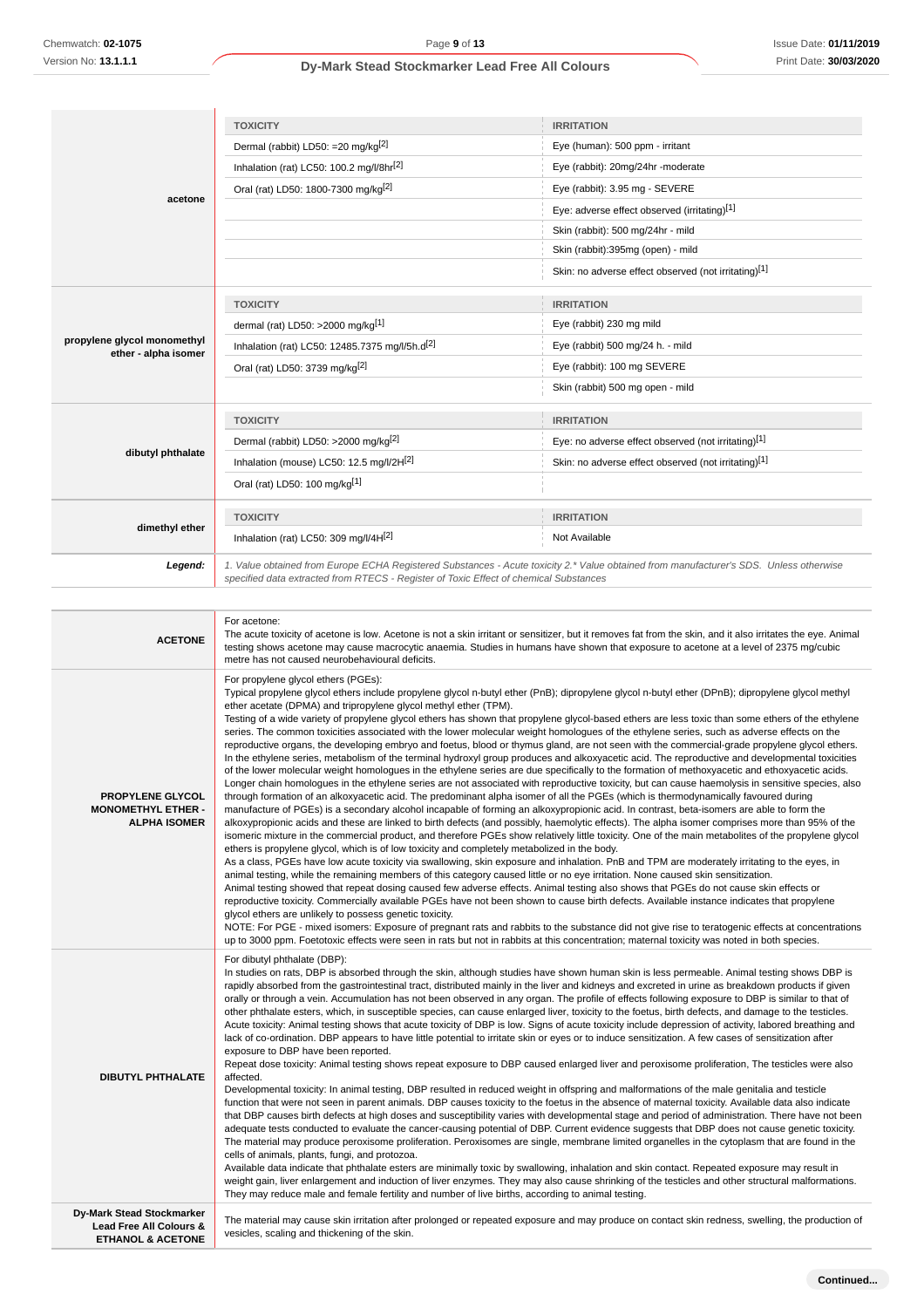| <b>Acute Toxicity</b>                       | × | Carcinogenicity                 | ×                                                                                                                                                                   |
|---------------------------------------------|---|---------------------------------|---------------------------------------------------------------------------------------------------------------------------------------------------------------------|
| <b>Skin Irritation/Corrosion</b>            | × | Reproductivity                  | v                                                                                                                                                                   |
| <b>Serious Eye Damage/Irritation</b>        | ✔ | <b>STOT - Single Exposure</b>   | $\checkmark$                                                                                                                                                        |
| <b>Respiratory or Skin</b><br>sensitisation | × | <b>STOT - Repeated Exposure</b> | ж                                                                                                                                                                   |
| Mutagenicity                                | × | <b>Aspiration Hazard</b>        | ×                                                                                                                                                                   |
|                                             |   | Legend:                         | $\blacktriangleright$ - Data either not available or does not fill the criteria for classification<br>$\blacktriangleright$ - Data available to make classification |

#### **SECTION 12 ECOLOGICAL INFORMATION**

#### **Toxicity**

|                                                           | <b>ENDPOINT</b>  | <b>TEST DURATION (HR)</b> | <b>SPECIES</b>                                                                                                                                                                                                                                                                           | VALUE            | <b>SOURCE</b>           |
|-----------------------------------------------------------|------------------|---------------------------|------------------------------------------------------------------------------------------------------------------------------------------------------------------------------------------------------------------------------------------------------------------------------------------|------------------|-------------------------|
| Dy-Mark Stead Stockmarker<br><b>Lead Free All Colours</b> | Not<br>Available | Not Available             | Not Available                                                                                                                                                                                                                                                                            | Not<br>Available | Not<br>Available        |
|                                                           | <b>ENDPOINT</b>  | <b>TEST DURATION (HR)</b> | <b>SPECIES</b>                                                                                                                                                                                                                                                                           | VALUE            | <b>SOURCE</b>           |
|                                                           | <b>LC50</b>      | 96                        | Fish                                                                                                                                                                                                                                                                                     | $11-mg/L$        | $\overline{2}$          |
| ethanol                                                   | <b>EC50</b>      | 48                        | Crustacea                                                                                                                                                                                                                                                                                | 2mg/L            | 4                       |
|                                                           | <b>EC50</b>      | 96                        | Algae or other aquatic plants                                                                                                                                                                                                                                                            | 17.921mg/L       | 4                       |
|                                                           | <b>NOEC</b>      | 2016                      | Fish                                                                                                                                                                                                                                                                                     | 0.000375mg/L     | $\overline{4}$          |
|                                                           | <b>ENDPOINT</b>  | <b>TEST DURATION (HR)</b> | <b>SPECIES</b>                                                                                                                                                                                                                                                                           | VALUE            | <b>SOURCE</b>           |
|                                                           | <b>LC50</b>      | 96                        | Fish                                                                                                                                                                                                                                                                                     | 5-540mg/L        | $\overline{2}$          |
| acetone                                                   | <b>EC50</b>      | 48                        | Crustacea                                                                                                                                                                                                                                                                                | >100mg/L         | 4                       |
|                                                           | EC50             | 96                        | Algae or other aquatic plants                                                                                                                                                                                                                                                            | 20.565mg/L       | $\overline{\mathbf{4}}$ |
|                                                           | <b>NOEC</b>      | 240                       | Crustacea                                                                                                                                                                                                                                                                                | 1-866mg/L        | $\boldsymbol{2}$        |
|                                                           | <b>ENDPOINT</b>  | <b>TEST DURATION (HR)</b> | <b>SPECIES</b>                                                                                                                                                                                                                                                                           | VALUE            | <b>SOURCE</b>           |
|                                                           | LC50             | 96                        | Fish                                                                                                                                                                                                                                                                                     | $>=1-mg/L$       | $\boldsymbol{2}$        |
| propylene glycol monomethyl                               | <b>EC50</b>      | 48                        | Crustacea                                                                                                                                                                                                                                                                                | $>=1-mg/L$       | $\overline{\mathbf{c}}$ |
| ether - alpha isomer                                      | <b>EC50</b>      | 96                        | Algae or other aquatic plants                                                                                                                                                                                                                                                            | $>1$ -mg/L       | 2                       |
|                                                           | EC <sub>0</sub>  | 48                        | Crustacea                                                                                                                                                                                                                                                                                | $>=1$ -mg/L      | $\boldsymbol{2}$        |
|                                                           | <b>NOEC</b>      | 48                        | Crustacea                                                                                                                                                                                                                                                                                | $>=1-mg/L$       | $\overline{2}$          |
|                                                           | <b>ENDPOINT</b>  | <b>TEST DURATION (HR)</b> | <b>SPECIES</b>                                                                                                                                                                                                                                                                           | VALUE            | <b>SOURCE</b>           |
|                                                           | <b>LC50</b>      | 96                        | Fish                                                                                                                                                                                                                                                                                     | 0.35mg/L         | $\overline{4}$          |
|                                                           | <b>EC50</b>      | 48                        | Crustacea                                                                                                                                                                                                                                                                                | $>0.003$ mg/L    | $\overline{2}$          |
| dibutyl phthalate                                         | <b>EC50</b>      | 96                        | Algae or other aquatic plants                                                                                                                                                                                                                                                            | 0.0034mg/L       | 4                       |
|                                                           | <b>BCF</b>       | 24                        | Algae or other aquatic plants                                                                                                                                                                                                                                                            | 10mg/L           | $\overline{4}$          |
|                                                           | EC10             | 48                        | Crustacea                                                                                                                                                                                                                                                                                | $>0.003$ mg/L    | $\overline{2}$          |
|                                                           | <b>NOEC</b>      | 504                       | Fish                                                                                                                                                                                                                                                                                     | $0.025$ mg/L     | 4                       |
|                                                           | <b>ENDPOINT</b>  | <b>TEST DURATION (HR)</b> | <b>SPECIES</b>                                                                                                                                                                                                                                                                           | VALUE            | <b>SOURCE</b>           |
|                                                           | <b>LC50</b>      | 96                        | Fish                                                                                                                                                                                                                                                                                     | 1-783.04mg/L     | $\overline{2}$          |
| dimethyl ether                                            | <b>EC50</b>      | 48                        | Crustacea                                                                                                                                                                                                                                                                                | >4400.0mg/L      | $\overline{2}$          |
|                                                           | EC50             | 96                        | Algae or other aquatic plants                                                                                                                                                                                                                                                            | 154.917mg/L      | $\overline{2}$          |
|                                                           | <b>NOEC</b>      | 48                        | Crustacea                                                                                                                                                                                                                                                                                | >4000mg/L        | $\mathbf{1}$            |
| Legend:                                                   |                  |                           | Extracted from 1. IUCLID Toxicity Data 2. Europe ECHA Registered Substances - Ecotoxicological Information - Aquatic Toxicity 3. EPIWIN Suite<br>V3.12 (QSAR) - Aquatic Toxicity Data (Estimated) 4. US EPA, Ecotox database - Aquatic Toxicity Data 5. ECETOC Aquatic Hazard Assessment |                  |                         |

Data 6. NITE (Japan) - Bioconcentration Data 7. METI (Japan) - Bioconcentration Data 8. Vendor Data

Harmful to aquatic organisms, may cause long-term adverse effects in the aquatic environment.

Do NOT allow product to come in contact with surface waters or to intertidal areas below the mean high water mark. Do not contaminate water when cleaning equipment or disposing of equipment wash-waters.

Wastes resulting from use of the product must be disposed of on site or at approved waste sites.

**DO NOT** discharge into sewer or waterways.

#### **Persistence and degradability**

| Ingredient                                          | Persistence: Water/Soil       | Persistence: Air                   |
|-----------------------------------------------------|-------------------------------|------------------------------------|
| ethanol                                             | LOW (Half-life $= 2.17$ days) | LOW (Half-life $= 5.08$ days)      |
| acetone                                             | LOW (Half-life $= 14$ days)   | MEDIUM (Half-life = $116.25$ days) |
| propylene glycol monomethyl<br>ether - alpha isomer | LOW (Half-life $= 56$ days)   | LOW (Half-life $= 1.7$ days)       |
| dibutyl phthalate                                   | LOW (Half-life $= 23$ days)   | LOW (Half-life $=$ 3.08 days)      |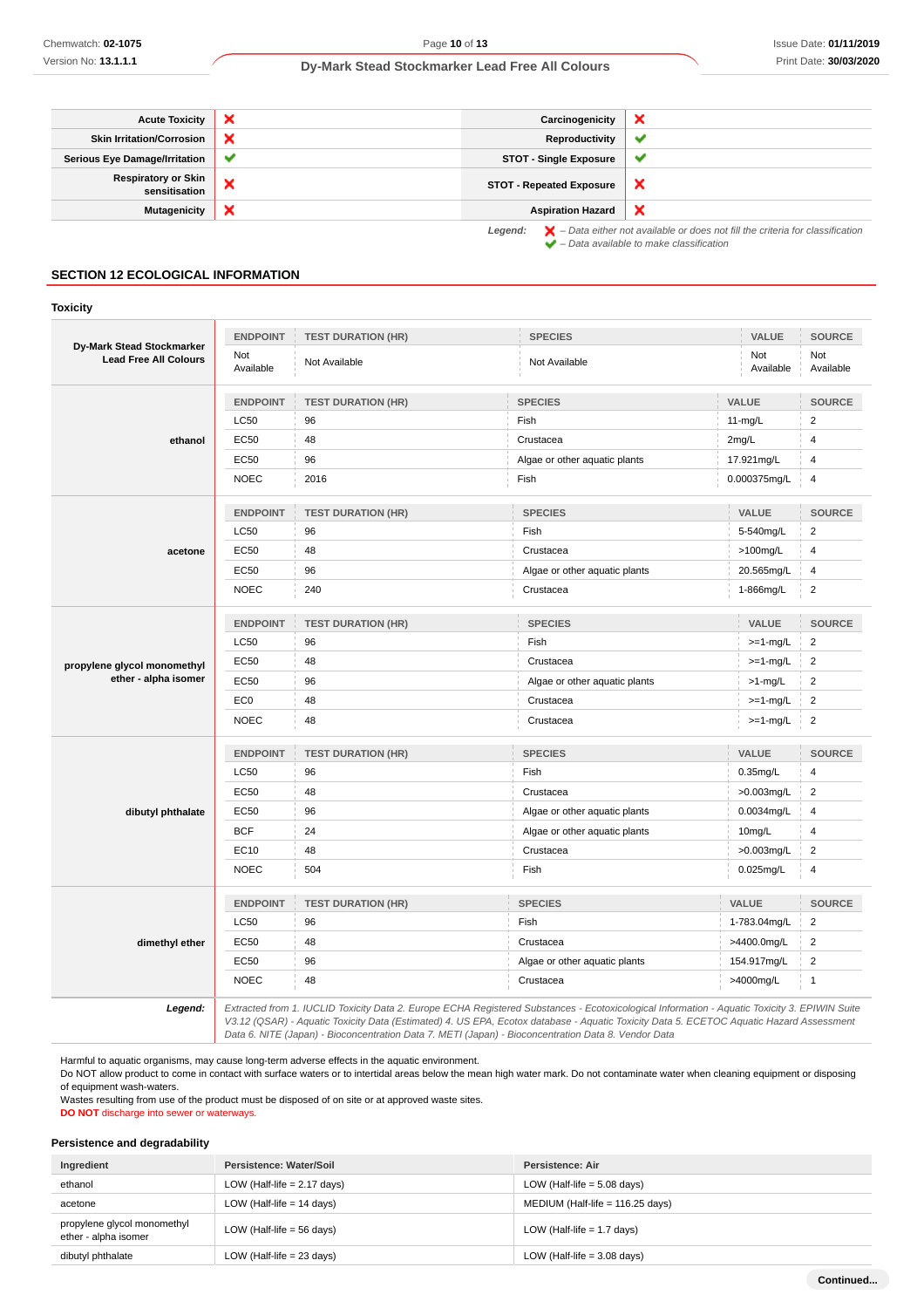# **Dy-Mark Stead Stockmarker Lead Free All Colours**

| ether<br>n oth<br>וור<br>$11$ $\rightarrow$ $11$ $\rightarrow$ $1$<br>$\cdots$ | WC | ומנ |
|--------------------------------------------------------------------------------|----|-----|
|                                                                                |    |     |

**Bioaccumulative potential**

| Ingredient                                          | <b>Bioaccumulation</b>  |
|-----------------------------------------------------|-------------------------|
| ethanol                                             | LOW (LogKOW = $-0.31$ ) |
| acetone                                             | LOW (BCF = $0.69$ )     |
| propylene glycol monomethyl<br>ether - alpha isomer | LOW (BCF = $2$ )        |
| dibutyl phthalate                                   | LOW (BCF = $176$ )      |
| dimethyl ether                                      | LOW (LogKOW = $0.1$ )   |

# **Mobility in soil**

| Ingredient                                          | <b>Mobility</b>      |
|-----------------------------------------------------|----------------------|
| ethanol                                             | $HIGH (KOC = 1)$     |
| acetone                                             | $HIGH (KOC = 1.981)$ |
| propylene glycol monomethyl<br>ether - alpha isomer | $HIGH (KOC = 1)$     |
| dibutyl phthalate                                   | LOW ( $KOC = 1460$ ) |
| dimethyl ether                                      | HIGH (KOC = 1.292)   |

# **SECTION 13 DISPOSAL CONSIDERATIONS**

| Waste treatment methods      |                                                                                                                                                                                                                                                                                                                                                                                                                                                                                                                                                                                                                                 |
|------------------------------|---------------------------------------------------------------------------------------------------------------------------------------------------------------------------------------------------------------------------------------------------------------------------------------------------------------------------------------------------------------------------------------------------------------------------------------------------------------------------------------------------------------------------------------------------------------------------------------------------------------------------------|
| Product / Packaging disposal | DO NOT allow wash water from cleaning or process equipment to enter drains.<br>It may be necessary to collect all wash water for treatment before disposal.<br>In all cases disposal to sewer may be subject to local laws and regulations and these should be considered first.<br>▶ Where in doubt contact the responsible authority.<br>Consult State Land Waste Management Authority for disposal.<br>Discharge contents of damaged aerosol cans at an approved site.<br>Allow small quantities to evaporate.<br>DO NOT incinerate or puncture aerosol cans.<br>Bury residues and emptied aerosol cans at an approved site. |

# **SECTION 14 TRANSPORT INFORMATION**

## **Labels Required**

| Marine Pollutant NO |                               |
|---------------------|-------------------------------|
|                     | <b>HAZCHEM</b> Not Applicable |
|                     |                               |

# **Land transport (ADG)**

| <b>UN number</b>             | 1950                                                                       |  |  |
|------------------------------|----------------------------------------------------------------------------|--|--|
| UN proper shipping name      | <b>AEROSOLS</b>                                                            |  |  |
| Transport hazard class(es)   | Class<br>2.1<br>Subrisk<br>Not Applicable                                  |  |  |
| Packing group                | Not Applicable                                                             |  |  |
| <b>Environmental hazard</b>  | Not Applicable                                                             |  |  |
| Special precautions for user | Special provisions<br>63 190 277 327 344 381<br>Limited quantity<br>1000ml |  |  |

# **Air transport (ICAO-IATA / DGR)**

| <b>UN number</b>           | 1950                                                                                             |
|----------------------------|--------------------------------------------------------------------------------------------------|
| UN proper shipping name    | Aerosols, flammable                                                                              |
| Transport hazard class(es) | <b>ICAO/IATA Class</b><br>2.1<br>ICAO / IATA Subrisk<br>Not Applicable<br>10L<br><b>ERG Code</b> |
| Packing group              | Not Applicable                                                                                   |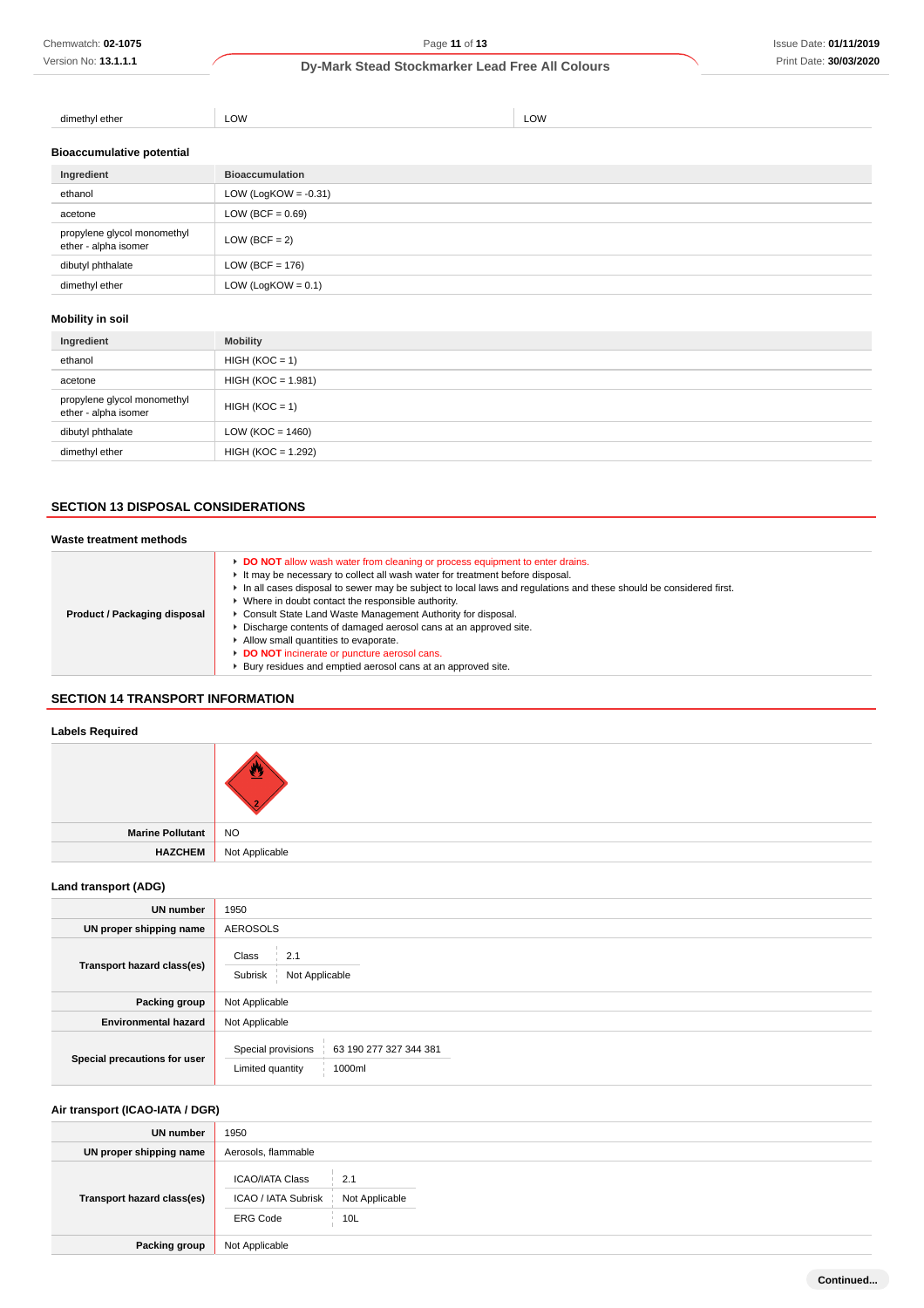# **Dy-Mark Stead Stockmarker Lead Free All Colours**

| <b>Environmental hazard</b>  | Not Applicable                                            |                |  |
|------------------------------|-----------------------------------------------------------|----------------|--|
|                              | Special provisions                                        | A145 A167 A802 |  |
| Special precautions for user | Cargo Only Packing Instructions                           | 203            |  |
|                              | Cargo Only Maximum Qty / Pack                             | 150 kg         |  |
|                              | Passenger and Cargo Packing Instructions                  | 203            |  |
|                              | Passenger and Cargo Maximum Qty / Pack                    | 75 kg          |  |
|                              | Passenger and Cargo Limited Quantity Packing Instructions | Y203           |  |
|                              | Passenger and Cargo Limited Maximum Qty / Pack            | 30 kg G        |  |

#### **Sea transport (IMDG-Code / GGVSee)**

| <b>UN number</b>             | 1950                                                                                                                         |  |  |
|------------------------------|------------------------------------------------------------------------------------------------------------------------------|--|--|
| UN proper shipping name      | <b>AEROSOLS</b>                                                                                                              |  |  |
| Transport hazard class(es)   | <b>IMDG Class</b><br>2.1<br>Not Applicable<br><b>IMDG Subrisk</b>                                                            |  |  |
| <b>Packing group</b>         | Not Applicable                                                                                                               |  |  |
| <b>Environmental hazard</b>  | Not Applicable                                                                                                               |  |  |
| Special precautions for user | <b>EMS Number</b><br>$F-D$ . S-U<br>Special provisions<br>63 190 277 327 344 381 959<br><b>Limited Quantities</b><br>1000 ml |  |  |

**Transport in bulk according to Annex II of MARPOL and the IBC code**

Not Applicable

## **SECTION 15 REGULATORY INFORMATION**

### **Safety, health and environmental regulations / legislation specific for the substance or mixture**

| <b>ETHANOL IS FOUND ON THE FOLLOWING REGULATORY LISTS</b>                                   |                                                                                  |
|---------------------------------------------------------------------------------------------|----------------------------------------------------------------------------------|
| Australia Hazardous Chemical Information System (HCIS) - Hazardous Chemicals                | Australia Inventory of Chemical Substances (AICS)                                |
| ACETONE IS FOUND ON THE FOLLOWING REGULATORY LISTS                                          |                                                                                  |
| Australia Hazardous Chemical Information System (HCIS) - Hazardous Chemicals                | Australia Standard for the Uniform Scheduling of Medicines and Poisons (SUSMP) - |
| Australia Inventory of Chemical Substances (AICS)                                           | Schedule 5                                                                       |
| PROPYLENE GLYCOL MONOMETHYL ETHER - ALPHA ISOMER IS FOUND ON THE FOLLOWING REGULATORY LISTS |                                                                                  |
| Australia Hazardous Chemical Information System (HCIS) - Hazardous Chemicals                | Australia Inventory of Chemical Substances (AICS)                                |
| DIBUTYL PHTHALATE IS FOUND ON THE FOLLOWING REGULATORY LISTS                                |                                                                                  |
| Australia Hazardous Chemical Information System (HCIS) - Hazardous Chemicals                | Australia Standard for the Uniform Scheduling of Medicines and Poisons (SUSMP) - |
| Australia Inventory of Chemical Substances (AICS)                                           | Schedule 10 / Appendix C                                                         |

**DIMETHYL ETHER IS FOUND ON THE FOLLOWING REGULATORY LISTS**

Australia Hazardous Chemical Information System (HCIS) - Hazardous Chemicals Australia Inventory of Chemical Substances (AICS)

Chemical Footprint Project - Chemicals of High Concern List

Australia Standard for the Uniform Scheduling of Medicines and Poisons (SUSMP) - Schedule 5

#### **National Inventory Status**

| <b>National Inventory</b>     | <b>Status</b>                                                                                              |
|-------------------------------|------------------------------------------------------------------------------------------------------------|
| Australia - AICS              | Yes                                                                                                        |
| Canada - DSL                  | Yes                                                                                                        |
| Canada - NDSL                 | No (acetone; propylene glycol monomethyl ether - alpha isomer; dimethyl ether; ethanol; dibutyl phthalate) |
| China - IECSC                 | Yes                                                                                                        |
| Europe - EINEC / ELINCS / NLP | Yes                                                                                                        |
| Japan - ENCS                  | Yes                                                                                                        |
| Korea - KECI                  | Yes                                                                                                        |
| New Zealand - NZIoC           | Yes                                                                                                        |
| Philippines - PICCS           | Yes                                                                                                        |
| USA - TSCA                    | Yes                                                                                                        |
| Taiwan - TCSI                 | Yes                                                                                                        |
| Mexico - INSQ                 | Yes                                                                                                        |
| Vietnam - NCI                 | Yes                                                                                                        |
| Russia - ARIPS                | Yes                                                                                                        |